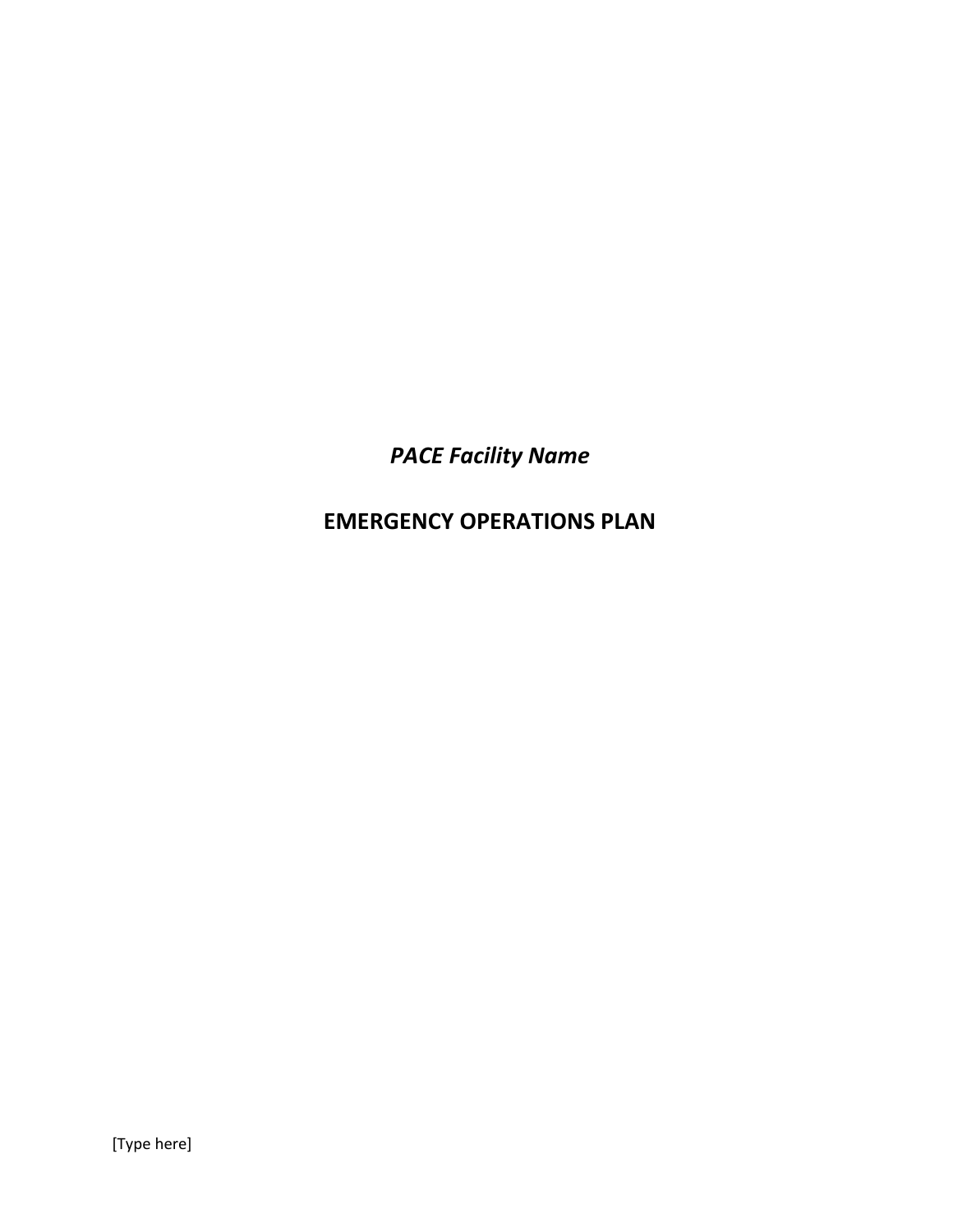### *EMERGENCY PREPAREDNESS PLANNING*

### *STEPS TO FOLLOW TO COMPLETE THE EMERGENCY OPERATION PLAN:*

- *1. This is an Emergency Operation Plan (EOP) template. It includes the sections required by the Centers for Medicare and Medicaid Services (CMS) Condition for Coverage Emergency Preparedness rules effective November 15, 2016. You should adapt the template to your facility/organization's situation and needs. However, the Federal Register, Volume 81, should be reviewed in order to avoid deleting any required language.*
- *2. The contents of the Emergency Operations Plan template are in plain type and comments and instructions are in Italics for your convenience. Remove all Italics content once you have finished the Plan and before submitting for review.*
- *3. Consider the hazards that affect your area and complete a Hazard Vulnerability Assessment (HVA). A facility in South Louisiana may need to consider the danger of hurricanes. A center in North Louisiana may need to consider winter ice storms. Depending on your area, you could be subject to flooding. There could be hazardous materials released from industrial plants or rail, barge or trucking accidents. All areas of Louisiana are at risk from severe storms and tornadoes, and all facilities can be subject to fires or criminal acts. For assistance, there is a HVA template found at Annex A of the Plan.*
- *4. It is important that your staff know who is in charge when an emergency occurs. Leadership during an emergency should be clearly stated in your EOP. As you do your HVA, consider if the different risks would call for sheltering in place (SIP), evacuating, contacting staff in the field or clients at home or notifying authorities about clients that may need evacuation assistance. These are actions that should be considered in your EOP.*
- *5. Analyze the ways that you communicate during the normal workday. If those systems failed, what would be the back-up plans? If you would need to delay services or shut down due to an emergency, what are the plans for your clients? Who would provide services? How would you communicate patient information without violating HIPAA?*
- *6. Make sure that all of your employees are trained in the provisions of this plan so that they can act in an emergency. Hold exercises to rehearse emergency*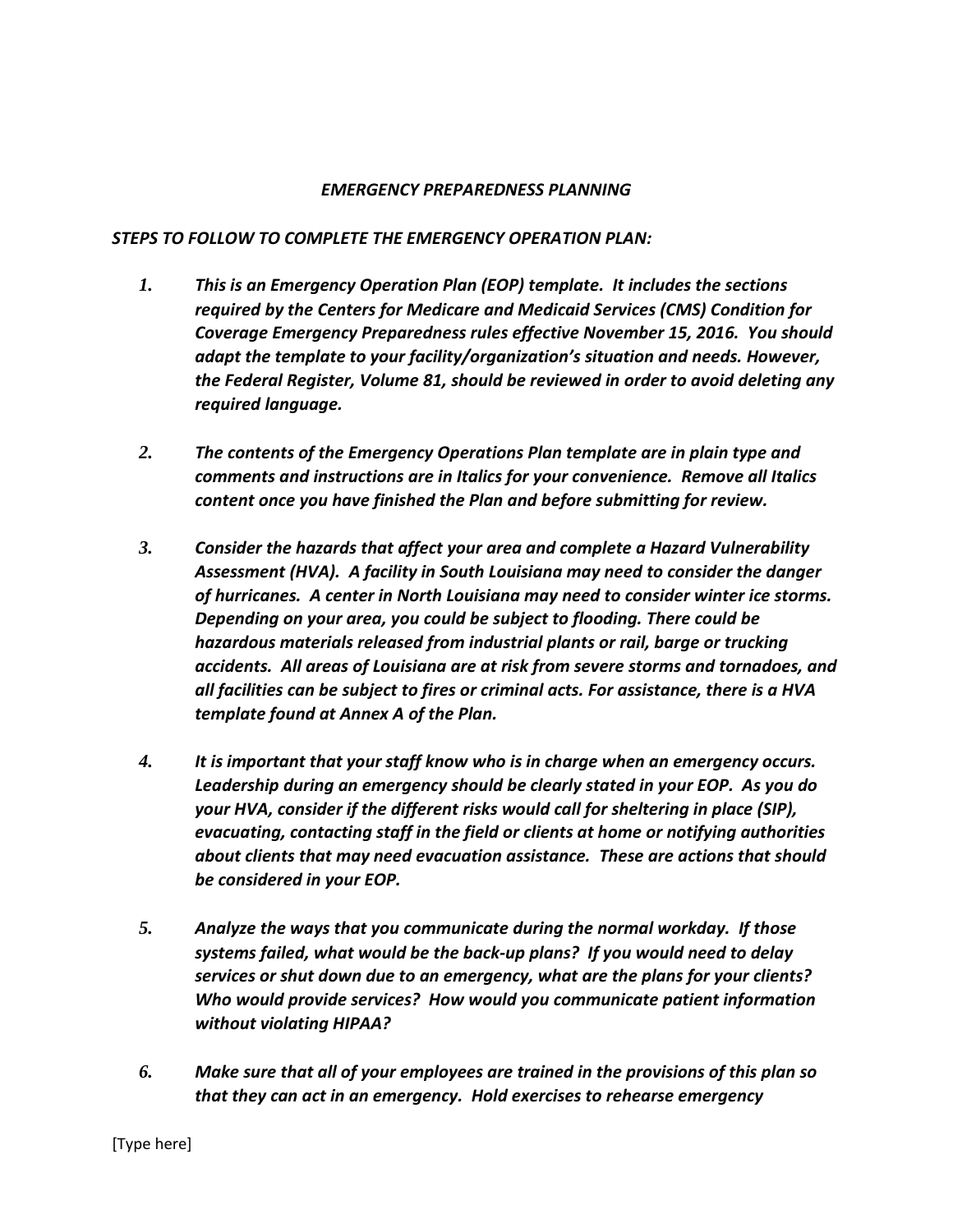*procedures as required by the EOP and document these drills. Where appropriate, make sure clients are informed of the provisions of this plan.* 

- *7. Coordinate your plan with the Parish Office of Emergency Preparedness (OEP) and State and Regional Louisiana Department of Health Emergency Coordinators. (See listings provided as tab for Plan template.) Furnish a copy of the plan to the OEP as soon as it is completed if required by law and whenever it is changed. Review the plan at least once a year and after each actual emergency. Request your local Fire Department and Police Department to assist you in creating or practicing exit drills, facility lock downs or sheltering in place. Coordination, planning and practice will help make everyone involved informed and prepared should an emergency arise.*
- *8. If your facility is part of an integrated healthcare system, the facility may be part of the integrated healthcare system's emergency preparedness program. Check with system leadership to see if you should develop an independent Emergency Operation Plan*
- *9. This Emergency Management Plan template should be used as a guide. Thoughtful planning and careful consideration must be used to develop a sound plan to cover your unique facility/organization's needs. It is important to remember despite successful completion of all hazards plans, planning is never "final". It will require your vigilance to make the plan better and more efficient every year.*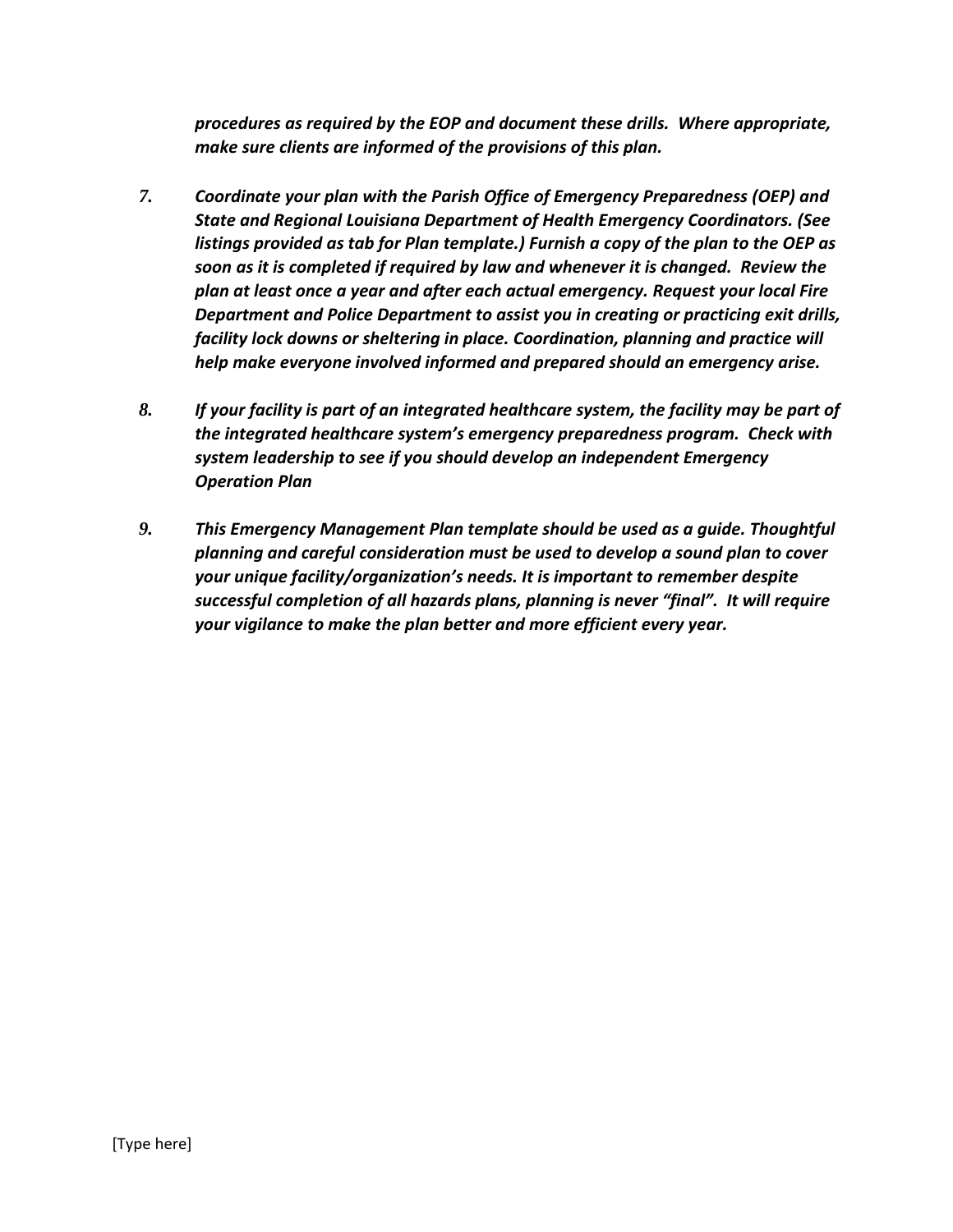# **Table of Review and Approval**

| <b>Date Reviewed</b> | <b>Date Approved</b> |  |  |
|----------------------|----------------------|--|--|
|                      |                      |  |  |
|                      |                      |  |  |
|                      |                      |  |  |
|                      |                      |  |  |
|                      |                      |  |  |
|                      |                      |  |  |
|                      |                      |  |  |
|                      |                      |  |  |
|                      |                      |  |  |

# **The Emergency Plan (EP) was originally written and approved on \_\_\_\_\_\_\_\_\_\_\_\_\_\_\_\_.**

As of November 15, 2016, it is required by the Centers for Medicare and Medicaid Services (CMS) that the Emergency Plan must be reviewed annually. It should also be reviewed and updated when an event or law indicates that some or all of the EP should be changed.

*The following paragraph applies only if your type facility/organization is required to file the EOP with a government agency.*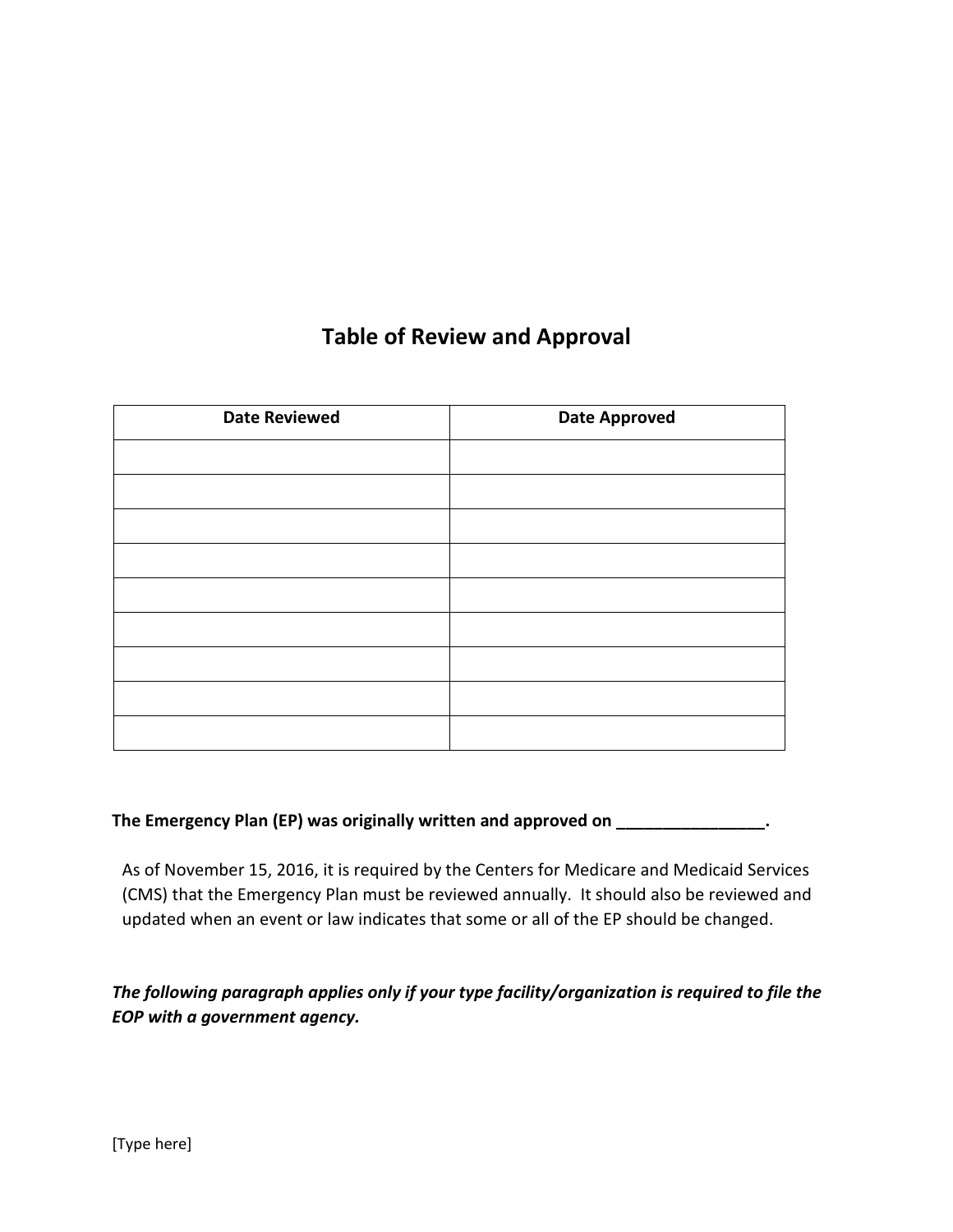| The Emergency Operations Plan dated                                             | has been forwarded to the |
|---------------------------------------------------------------------------------|---------------------------|
| Parish Office of Homeland Security and Emergency Preparedness and the Louisiana |                           |
| Department of Health on                                                         |                           |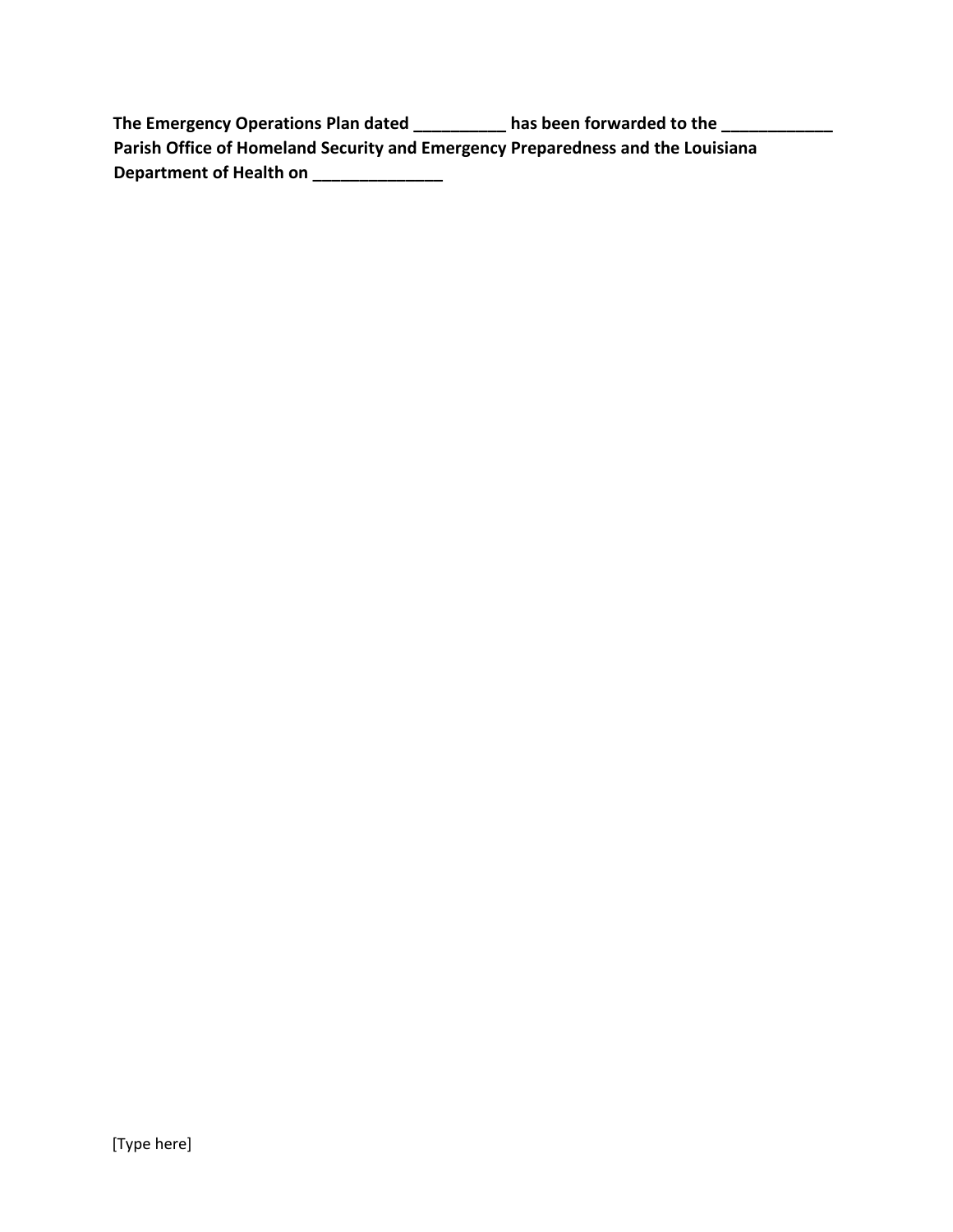### **TABLE OF CONTENTS**

### **ORGANIZATION INFORMATION**

**I. INTRODUCTION TO PLAN**

**PURPOSE DEMOGRAPHICS** 

**II. EMERGENCY PLAN**

**RISK ASSESSMENT COMMAND AND CONTROL COORDINATION**

**III. POLICIES AND PROCEDURES**

**CLIENT, STAFF AND VISITOR TRACKING SYSTEM FACILITY LOCKDOWN STAYING IN PLACE (SIP) PLAN EVACUATION PLAN SUSPENSION OF SERVICES DOCUMENTATION VOLUNTEERS**

**IV. COMMUNICATIONS**

**INTERNAL EXTERNAL COMMUNICATIONS WITH CLIENTS AND VISITORS COMMUNICATIONS WITH OTHER HEALTHCARE PROVIDERS HEALTHCARE COMMUNICATIONS WITH FAMILY MEMBERS, PERSONAL REPRESENTATIVES OR PERSONSRESPONSIBLE FOR CARE HEALTHCARE COMMUNICATIONS WITH PUBLIC OR PRIVATE ORGANIZATIONS SURGE CAPACITY AND SHARED RESOURCES REQUESTING ASSISTANCE**

**V. TRAINING** 

**VI. TESTING**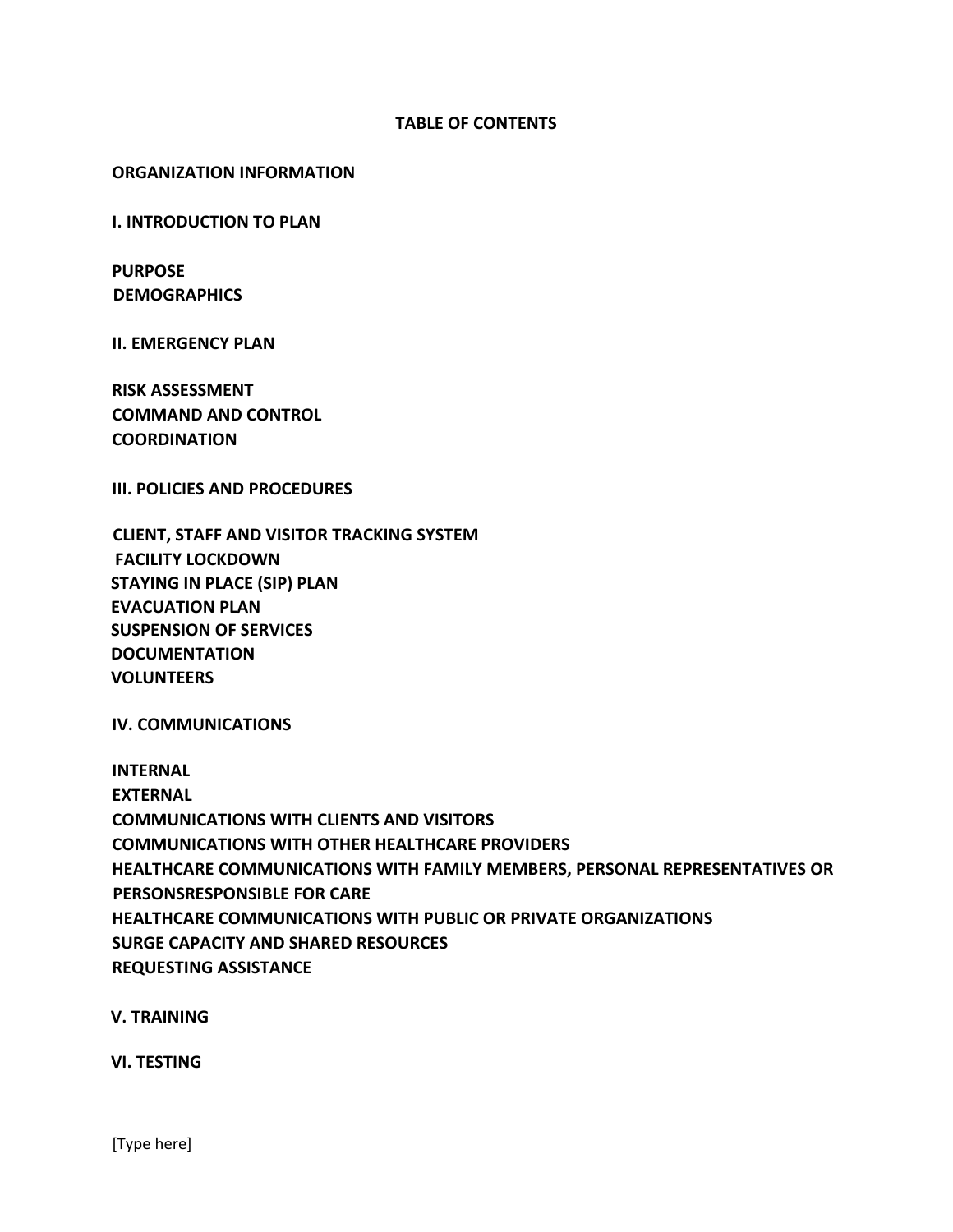### **TABS**

- **1. FACILITY LOCATION MAP**
- **2. FACILITY FLOORPLAN**
- **3. HAZARD VULNERABILITY ASSESSMENT WORKSHEET**
- **4. ORGANIZATIONAL CHART**
- **5. ORDERS OF SUCCESSION**
- **6. RECEIVING FACILITIES**
- **7. STATE AND LOCAL GOVERNMENTAL CONTACTS**
- **8. VENDOR CONTACTS**
- **9. COMMUNICATION SYSTEMS/EQUIPMENT**
- **10. AFTER ACTION REVIEW AND IMPROVEMENT PLAN**

### **SITUATIONAL RISKS ANNEXES**

- **A. FIRE**
- **B. BOMB SCARE**
- **C. ACTIVE SHOOTER**
- **D. LOSS OF WATER/SEWAGE**
- **E. ELECTRICAL POWER OUTAGES**
- **F. EXTREME TEMPERATURES**
- **G. SEVERE WEATHER**
- **H. HURRICANES**
- **I. WINTER STORMS**
- **J. EXTERNAL HAZMAT INCIDENT**
- **K. RADIOLOGICAL ACCIDENT**
- **L. BIOTERRORISM THREATS**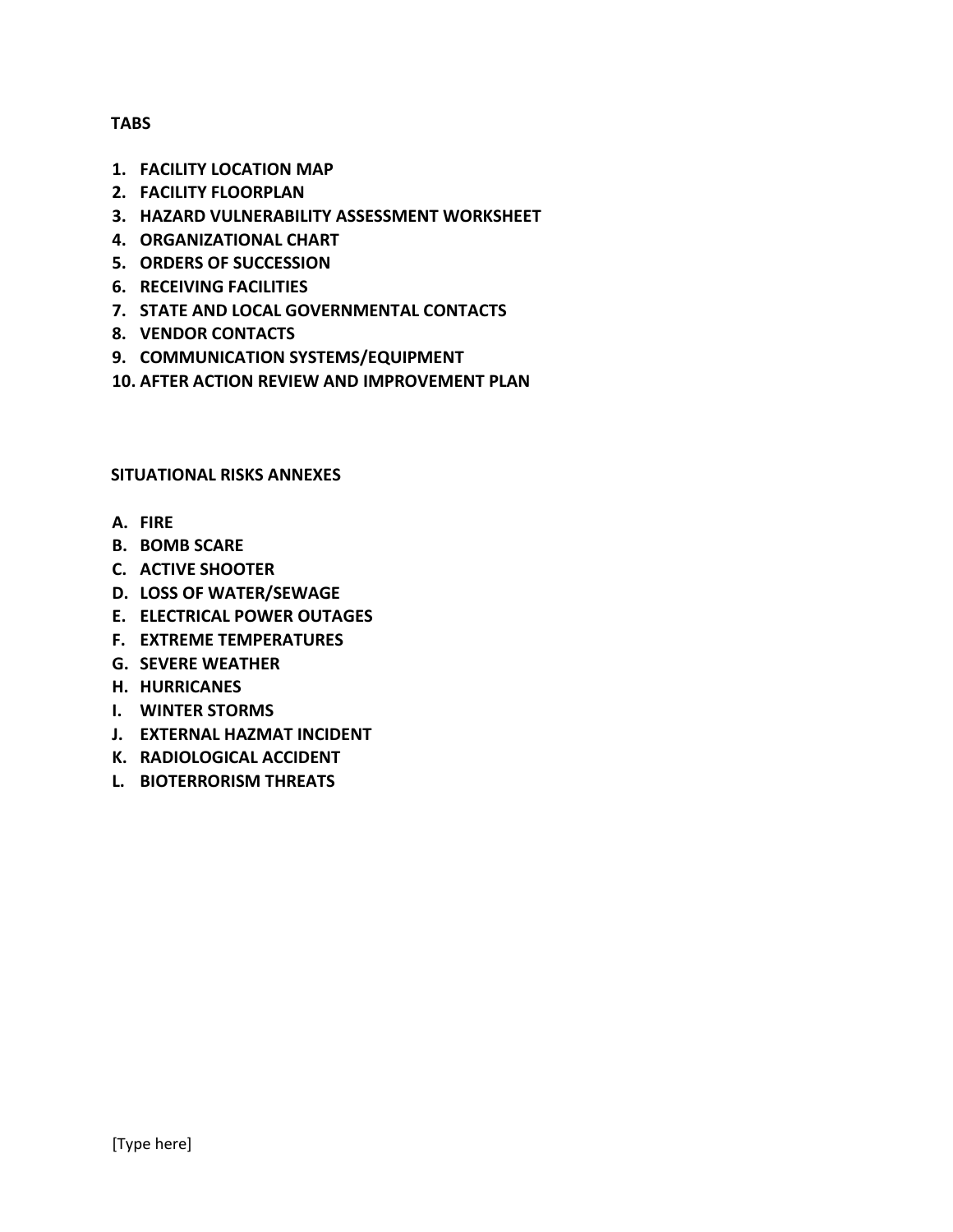# **FACILITY/ORGANIZATION INFORMATION**

| Select title | Administrator/Executive Director/Chief Executive Officer: |  |
|--------------|-----------------------------------------------------------|--|
|              |                                                           |  |
|              |                                                           |  |
|              |                                                           |  |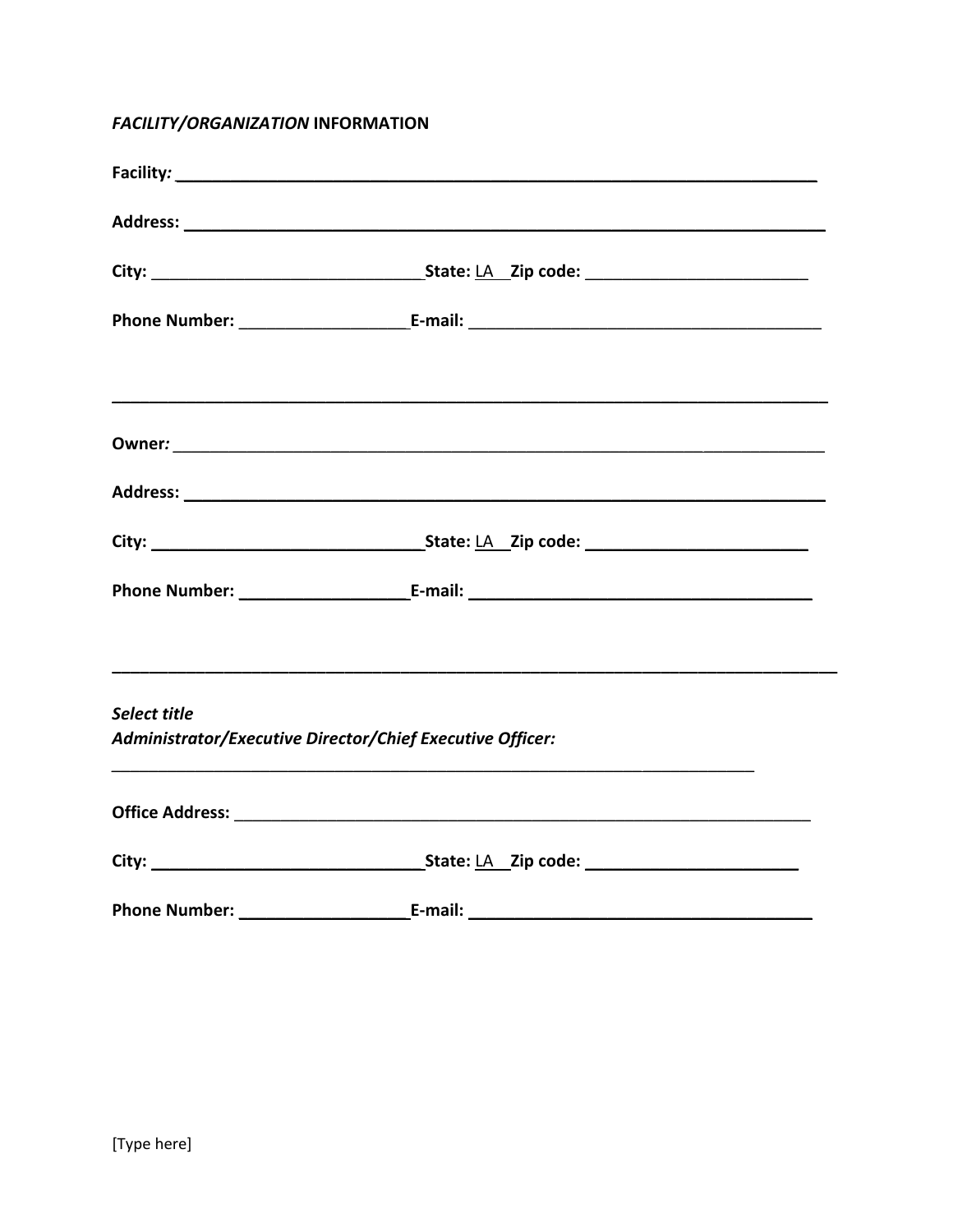# I. **INTRODUCTION TO THE PLAN**

In order to provide for changes in demographics, technology and other emerging issues, this plan will be reviewed and updated annually and after incidents or planned exercises. This Emergency Operation Plan (EOP) is developed to be consistent with the National Incident Management System (NIMS) and the Centers for Medicare and Medicaid Services (CMS) Emergency Preparedness Condition for Coverage, effective November 15, 2016.

**PURPOSE:** To describe the actions to be taken in an emergency or exercise to make sure that the clients, staff and visitors of this facility are kept safe from harm. The safety and well-being of the clients and staff take first priority over all other considerations.

# **DEMOGRAPHICS:**

A. This facility is located at \_\_\_\_\_\_\_\_\_\_\_\_\_\_\_\_\_\_\_\_\_\_\_\_\_\_\_\_\_\_\_\_\_\_. A map showing the location is attached as **Tab 1**.

*Describe the facility's location, and show whether there is more than one building. Include a sketch map that shows the neighborhood and main streets. Also point out any other large landmarks that might help quickly identify your building in relation to the surrounding area.* 

> B. The facility has building(s). There are floors. There is access to the roof located at \_\_\_\_\_\_\_\_\_\_\_\_\_. A floor plan(s) is attached as **Tab 2**. The facility office is located \_\_\_\_\_\_\_\_\_\_\_\_\_.

*Include a sketch floor plan of the building(s) with exits marked. If the facility has any hazardous materials storage, it should be listed here with the location and how access is obtained.* 

> C. This facility provides the services to clients that are *children, adults, older adults, over 85 years old.*

*List a brief description of your services, example: dialysis and a description of your clients.*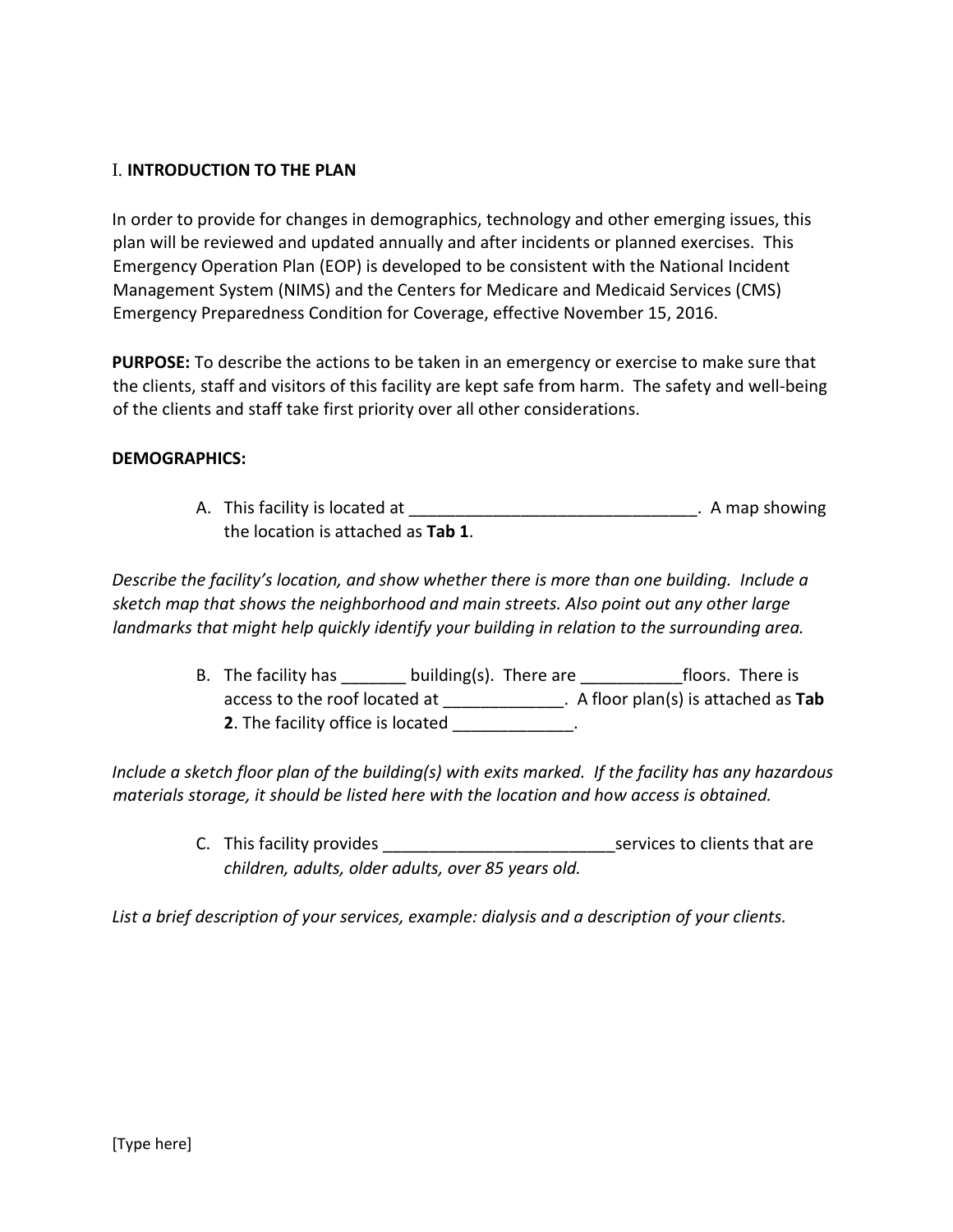### **EMERGENCY PLAN**

## **Risk Assessment**

- A. This facility does an annual all hazard vulnerability assessment (HVA Worksheet **Tab 3**). This EOP is written based on the risk assessment. Changes or additions to the EOP will be made based on the annual risk assessment, gaps identified during exercises or real events or changes in CMS or licensing requirements. A copy of the annual HVA will be kept with the EOP.
- B. A copy of the EOP will be kept in the *office* and the plan will be prominently posted *where*.

*State where EOP will be kept and where employees can view it.*

C. The major hazards that could effect this facility as determined by the all hazard vulnerability assessment are listed in the Annex portion of this EOP*.*

## **Command and Control**

- A. The facility shall develop and document an **Organizational Chart** (**Tab 4**.). The organizational chart will include a **Delegation of Authority** that will be followed in an emergency. The Delegation of Authority identifies who is authorized to activate the plan and make decisions or act on behalf of the facility if leadership is unavailable during an emergency. When an emergency happens, the person in charge, as listed in the organizational chart, will be informed immediately. In the event that the indicated person by position is not present in the facility or available, the next person in the Delegation of Authority or the lead person's designee will assume the in charge position.
- B. Depending on the type of emergency, the person in charge will enact the **Orders of Succession** (**Tab 5)** for the appropriate emergency policy and procedure. Besides the person in charge, one person will always be assigned to list all clients, visitors and staff that are present in the facility. If the list is originated in electronic form, a printed copy should be made also in the event that electricity is lost or evacuation is required.
- C. The person in charge will determine whether to lockdown the facility, shelter in place or evacuate based on the emergency. In the event that the facility must be evacuated, the temporary location for evacuation and facilities for patient transfer are listed in Receiving Facilities (**Tab 6**).
- D. During an emergency, the facility will deliver all services that can be safely provided based on the emergency.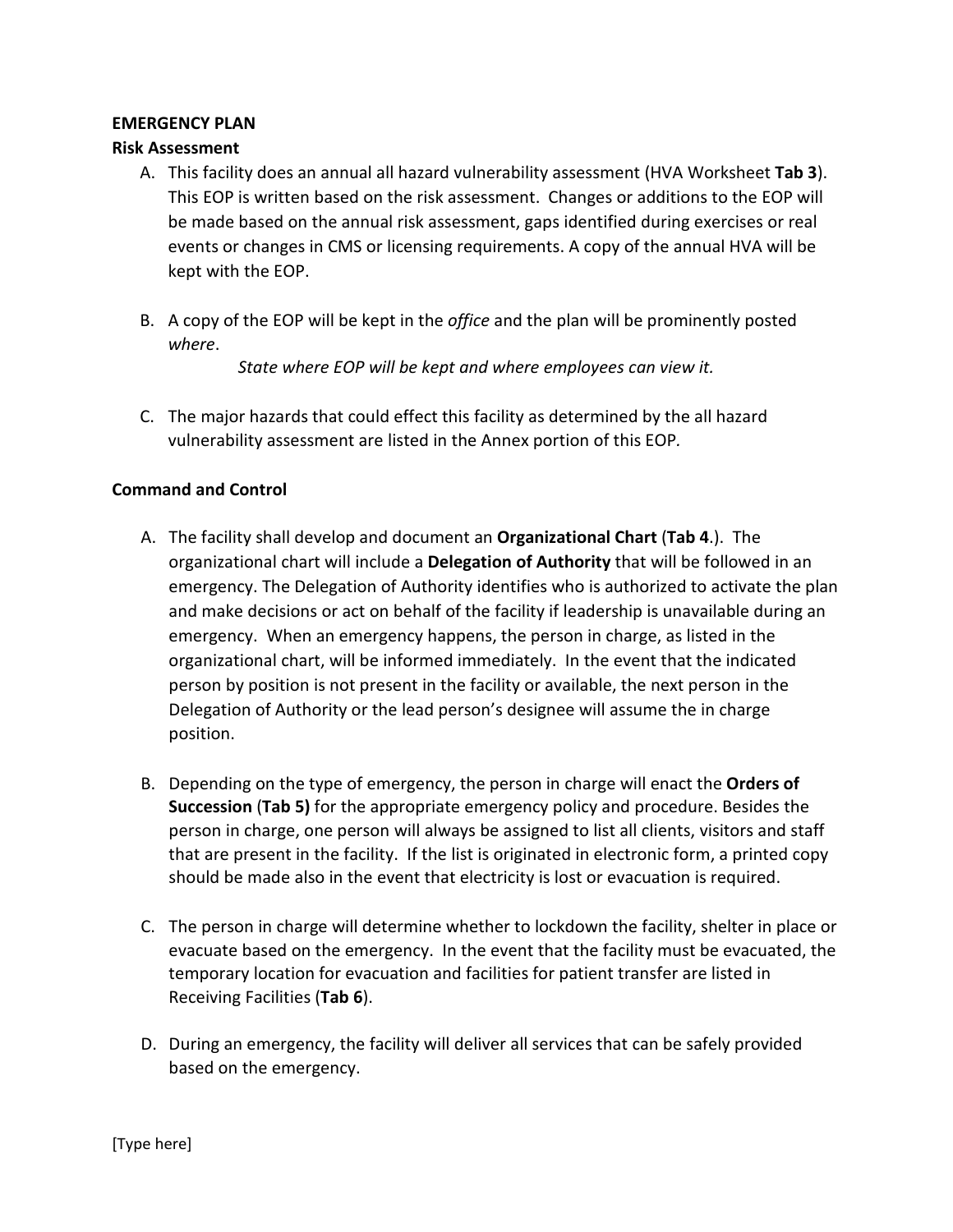E. Only the person in charge can issue an "all clear" for the facility indicating that the facility is ready to assume normal operations.

# **Coordination**

- A. Depending on the emergency, the facility may need to communicate with outside authorities. For immediate threats, like fire or threat of violence, call 911.
- B. During activation for an incident or exercise, communications with State, regional and local authorities can be made by contacting authorities listed in **Tab 7.**

# **II. POLICIES AND PROCEDURES**

# **Client, Staff and Visitor Tracking System**

- A. (Insert position) will be responsible for identifying the clients, staff and visitors that are present in the facility at the time of an emergency or exercise.
- B. Clients, staff and visitors will be tracked (Insert method of tracking, such as written or typed list, tracking program, etc) or by using the ESF 8 Portal At Risk Registry (for training, contact hospital ADRC).
- C. Tracking should include those:
	- 1. Staying in place at the facility;
	- 2. Evacuated to another facility, include destination, mode of travel, assistance provide and time of departure;
	- 3. Leaving on own to another destination.

# **Subsistence Needs**

- A. PACE will have on hand or available 96 hours of food, water and medical supplies which is the standard for the area.
	- 1. A generator will be available to:
	- 2. Maintain safe temperatures for clients, staff and safe storage of provisions;
	- 3. Emergency lighting;
	- 4. Fire detection, extinguishing and alarms systems;
	- 5. Sewerage and waste disposal.
- B. There will be emergency equipment, including easily portable oxygen, airways, suction and emergency drugs available and staff who know how to use the equipment on the premises at all times and readily available.
- C. PACE will call 911 for emergency medical assistance.

# **Facility Lockdown**

- A. Facility Lock Down means that the staff, clients and visitors at the facility will remain in the facilities' building(s) with all doors and windows locked.
- B. Facility Lock Down can be used in emergencies such as active shooter, escaped prisoners, criminals being chased by police, threat made by a significant other or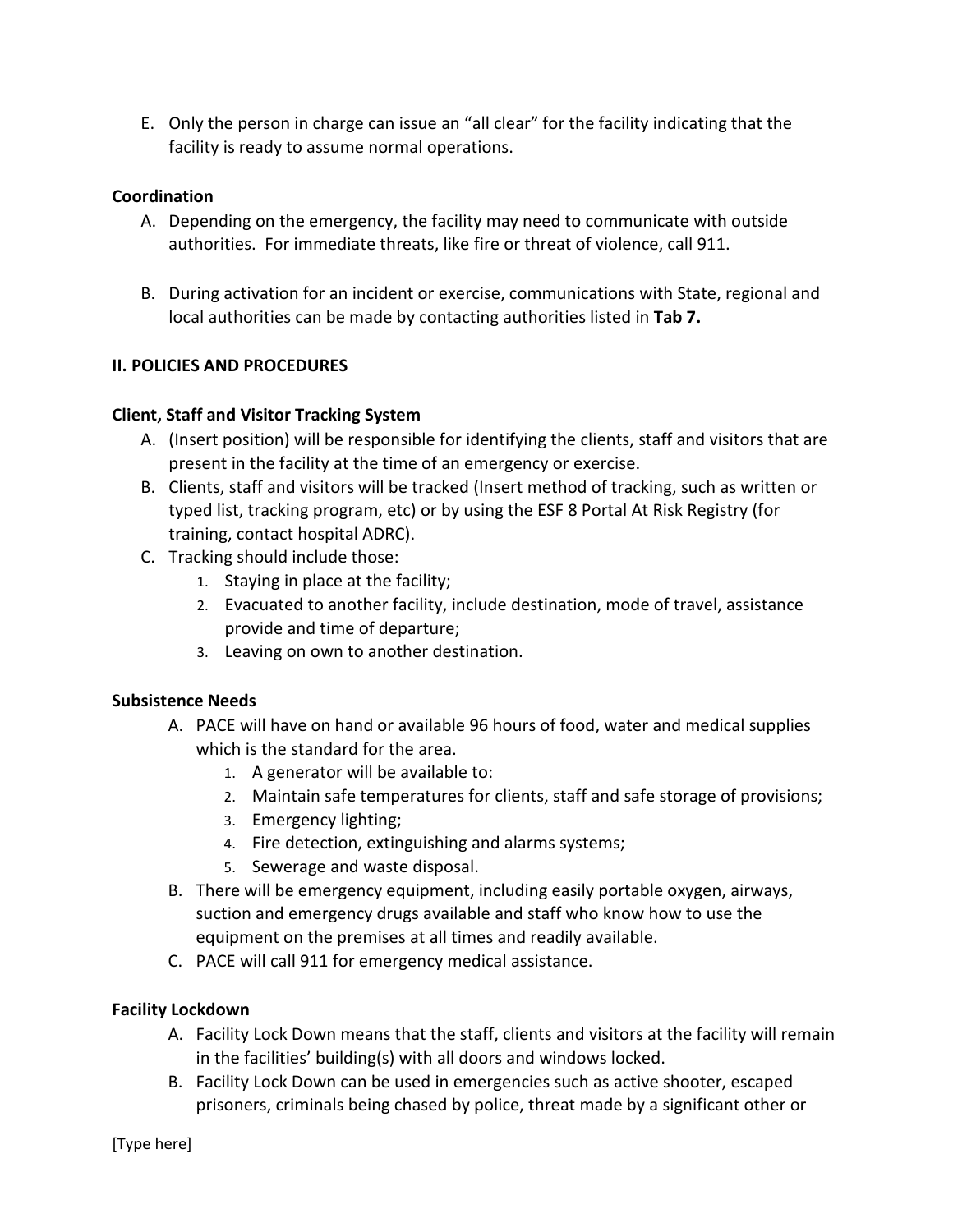other unknown person or any other event that threatens the safety of the staff, clients or visitors.

- C. The facility will remain in lock down until the authorities or facility person in charge gives an all clear.
- D. Each facility should review this plan carefully and ensure that doors are strong and have the ability to fend off someone that is attempting to gain access to the facility. It is recommended that staff, clients and visitors be secured behind at least two locked doors. (Main entrance door and interior room door.)

# **Shelter in Place (SIP)**

- A. Shelter in Place means that the staff, clients and visitors will remain in the facility's building(s). Sheltering can be used due to severe storms, tornados, and violence/terrorism or hazard materials conditions in the area.
- B. Windows and doors will be firmly closed and checked for soundness. Storm shutters, if available, will be closed. If a storm gets very strong, and windows are threatened, staff, clients and visitors will move to interior rooms and hallways.
- C. In the event of a tornado warning, staff, clients and visitors will move to interior hallways.
- D. If sheltering in place is used in the event of a hazardous chemical incident, windows and doors will be shut and all fans, air conditioners and ventilators will be turned off. Cloths will be stuffed around gaps at the bottom of doors.
- E. The Facility must have emergency equipment, including easily portable oxygen, airways, suction and emergency drugs.
- F. Staff that are knowledgeable in the use of emergency equipment must be available on the premises at all times and immediately available.
- G. The facility will stay in Shelter until the authorities give an all clear or the emergency threat has ended as determined by the person in change.

# **Evacuation**

- A. There are a number of hazards that could cause an evacuation. The most common would be a fire in or near the facilities' building(s), rising floodwaters or an evacuation order issued by the police, fire department or other governmental authority.
- B. The facility person in charge will order an evacuation.
- C. If the emergency is limited to a single building or area, staff, clients and visitors will move to a safe distance.
- D. If the entire facility has to be evacuated staff, clients and visitors will move to a predestined evacuation site listed in Receiving Facilities at Tab 6. PACE will seek to have appropriate transportation provided to the evacuation site. Evacuation site should have resources to provide food, water, medical supplies and oxygen.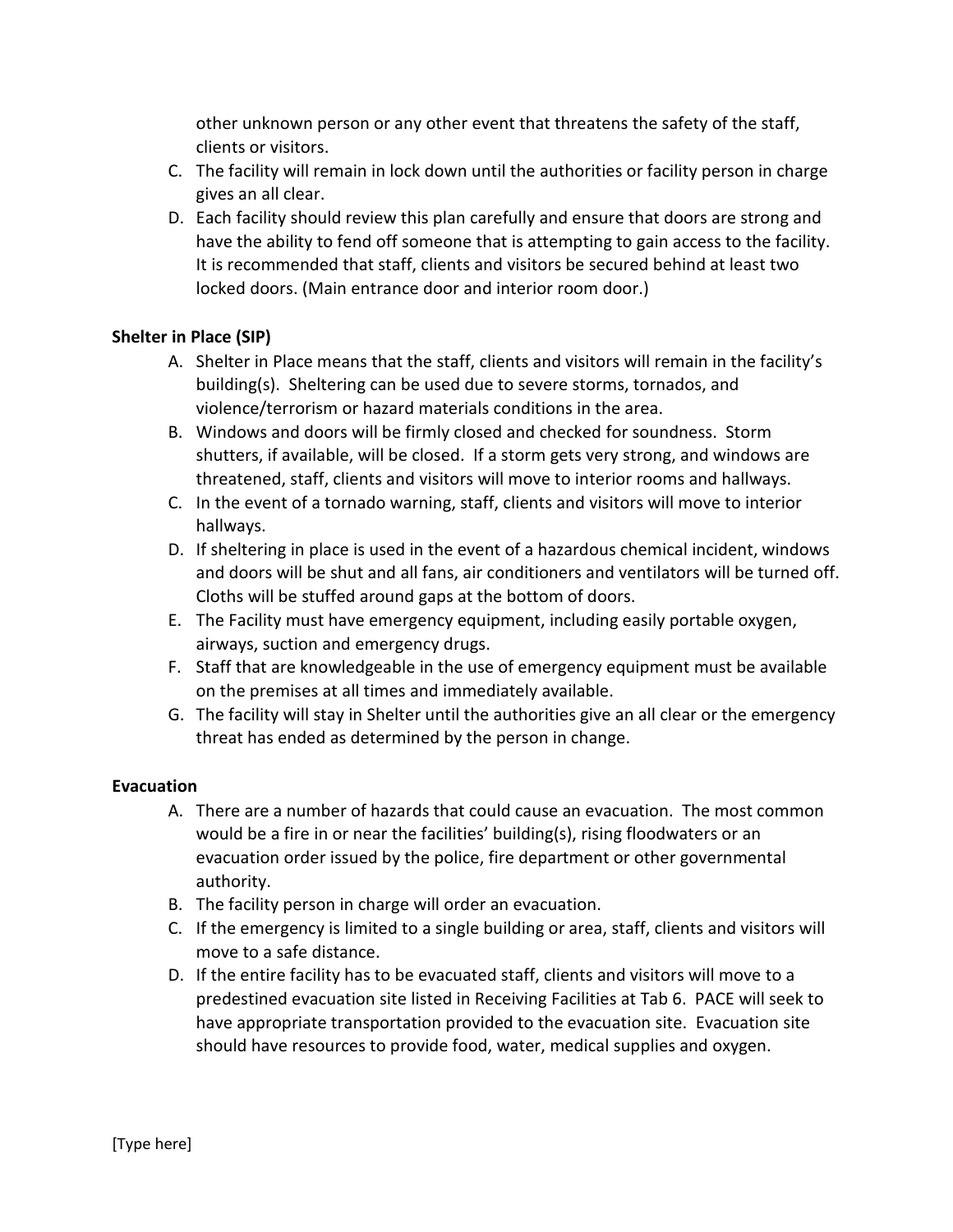- E. In the event that services can be provided at an alternative care site, PACE will seek to continue operations under a waiver, declared by the Secretary, under section 1135 of the Act.
- F. Staff will verify that all staff, clients and visitors are accounted for either at the evacuation site or listing where they went. Proper authorities will be notified if staff or clients evacuated cannot be identified.
- G. Notifications to others, by staff, will be done as needed.
- H. Notification to proper authorities is the responsibility of the person in charge.

*A predetermined evacuation site should be listed in Receiving Facilities at Tab 5. The site should be close enough to move everyone there but far enough to be outside the danger. Churches, libraries, public auditoriums, etc. are possible temporary evacuation sites. Based on clients, may need to add how they would get to site. Notification to significant others will be done by staff based on demographic of client.* 

# **Suspension of Services**

- A. In the event that the emergency results in the inability of the facility being able to continue providing services at the facility, the facility has a plan for continuity of services.
- B. Clients will be notified that the facility will not be able to provide services.
- C. The facility has pre-identify facilities that can deliver required services. The facilities are listed in Tab 6.
- D. The facility is part of an integrated healthcare system, and if the client agrees, services may be transferred within the system.

# **Documentation**

- A. During an emergency, documentation should continue for all clients in the process of treatment.
- B. During an emergency, evaluation should be made on whether to start treatment for clients at the facility when treatment has not been initiated. Document decision and plan of care based on client's condition and facility's ability to provide treatment during the emergency.
- C. All rules pertaining to the protection of and access to patient information (HIPAA) remain in effect during an emergency.
- *D. If the facility is using an electronic documentation system, describe the method of documentation to be used during the emergency if the electronic system fails.*

### **Volunteers**

*Place a statement as to whether or not the facility will use volunteers. If volunteers are used, list areas and jobs that they can do.*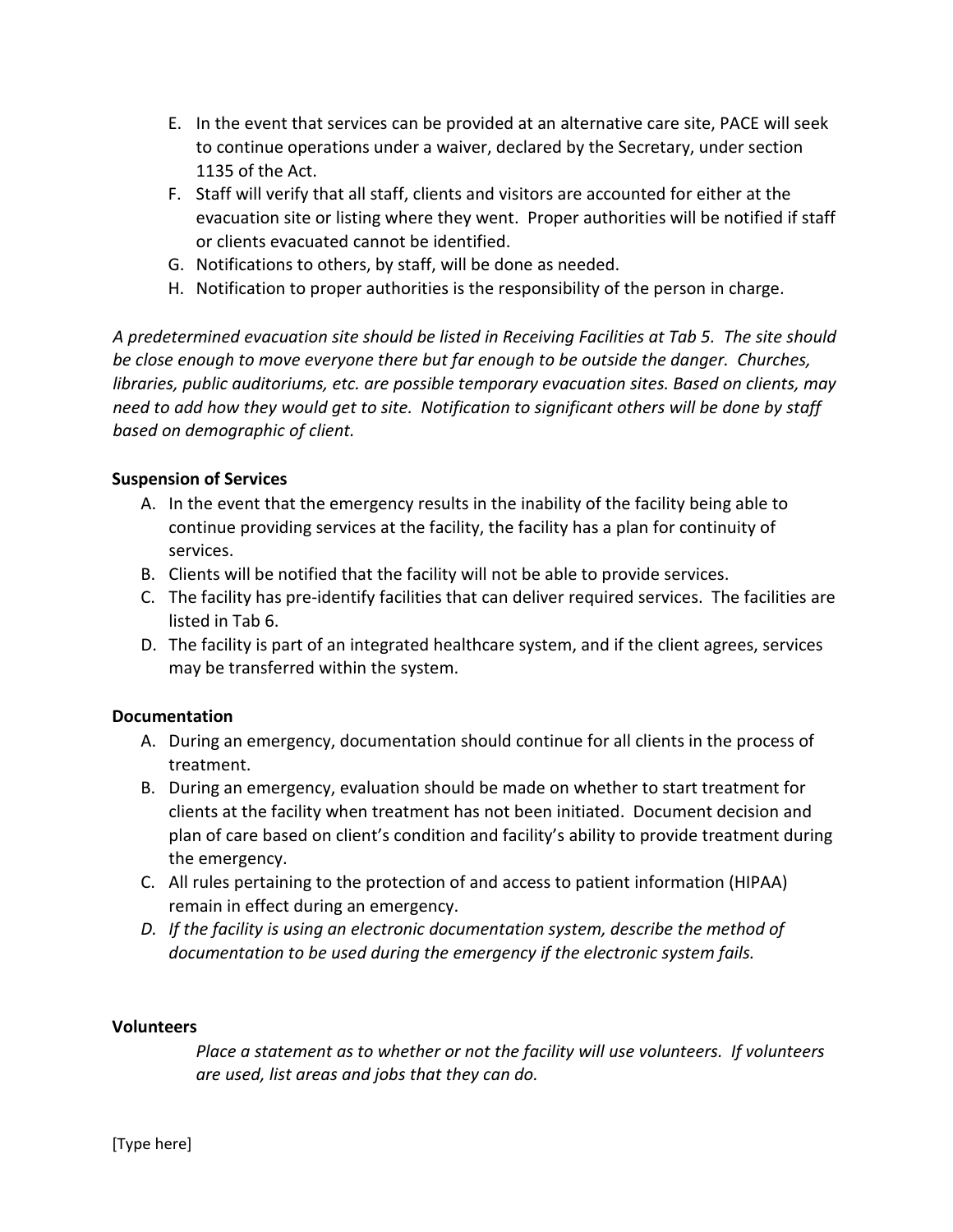A. Volunteers will not be used at this facility.

Or

B. Volunteers may be used at this facility in the following positions:

*If there is a list of volunteers, state where the volunteer information is kept. Remember that during an electricity outage, the information may not be available electronically. A hard copy of the information should be available.*

C. Before suspending services to clients, PACE will seek volunteers from other PACE employees, LAVA or other federally designated health care professionals.

\_\_\_\_\_\_\_\_\_\_\_\_\_\_\_\_\_\_\_\_\_\_\_\_\_\_\_\_\_\_\_\_\_\_\_\_\_\_\_\_\_\_\_\_\_\_\_\_\_\_\_\_ \_\_\_\_\_\_\_\_\_\_\_\_\_\_\_\_\_\_\_\_\_\_\_\_\_\_\_\_\_\_\_\_\_\_\_\_\_\_\_\_\_\_\_\_\_\_\_\_\_\_\_\_ \_\_\_\_\_\_\_\_\_\_\_\_\_\_\_\_\_\_\_\_\_\_\_\_\_\_\_\_\_\_\_\_\_\_\_\_\_\_\_\_\_\_\_\_\_\_\_\_\_\_\_\_

*If there is a list of volunteers, state where the volunteer information is kept. Remember that during an electricity outage, the information may not be available electronically. A hard copy of the information should be available*

# **III. COMMUNICATIONS**

\_\_\_\_\_\_\_\_\_\_\_\_\_\_\_\_\_\_\_\_\_\_\_\_\_\_\_\_\_\_\_\_.

\_\_\_\_\_\_\_\_\_\_\_\_\_\_\_\_\_\_\_\_\_\_\_\_\_\_\_\_\_\_\_\_.

# **Internal**

A. A list of all employees, including their contact number and emergency contact is located

*List where the employee information is kept. Remember that during an electricity outage, the information may not be available electronically. A hard copy of the information should be available.*

B. In the event of an emergency that requires notification to staff not on duty, physicians, vendors or to clients expected to arrive at the facility when it is not operational, notification will be given by (state staff position responsible for the notification). A list of all physicians, including their contact number and emergency contact number is located

A list of vendors and contact numbers that may be needed during an emergency is attached as **Tab 8**.

C. In the event that telephone and cell phone services are not available, redundant communications are available. The communication system equipment is listed in Tab 9 with its location. All redundant communication systems are tested monthly.

> *List all means that are used to communicate an emergency status such as: Telephone tree, texting, radio, TV, etc.*

*List where the physician information is kept. Remember that during an electricity outage, the information may not be available electronically. A hard copy of the information should be available.*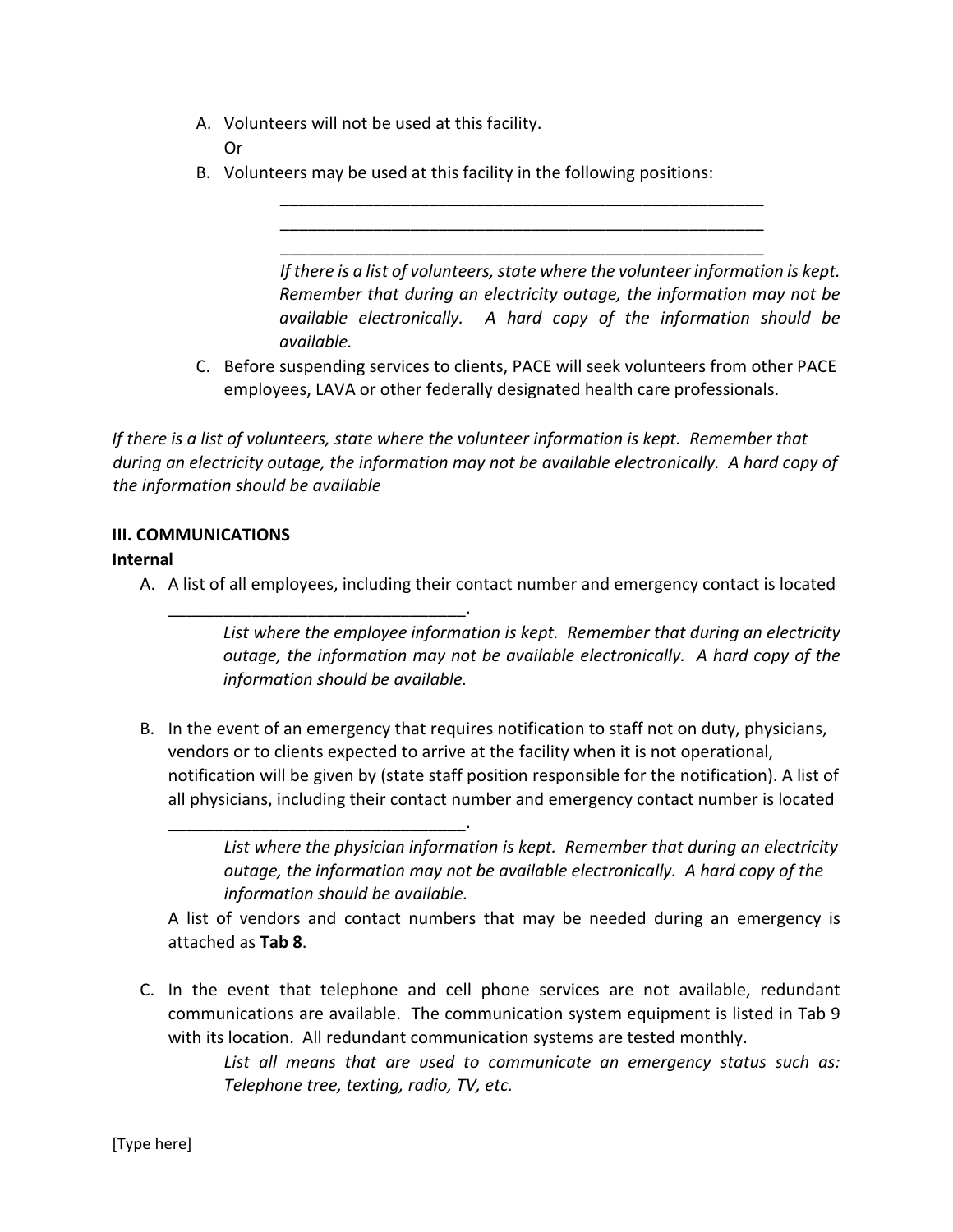### **External**

- A. Call "911" for an emergency that threatens the safety or life of staff, clients or visitors.
- B. This EOP contains the name of corporate and/or ownership persons that must be notified on page \_\_\_\_, FACILITY INFORMATION.
- C. This EOP contains a list of all Parish and state and local emergency management persons that should be notified at **Tab 7**.
- D. This EOP contains a listing of contact information for other facilities that can provide required services for clients and a listing of nearby hospitals that can provide emergency services at **Tab 6**.
- E. Staff responsible for notifications is listed at **Tab 10** Notification Call List.

### **Communications with Clients and Visitors**

A. During an emergency, (state staff position responsible for the notification) is responsible for notifying clients and visitors about the emergency and what actions to take.

### **Communications with Healthcare Providers**

A. Only the person in charge, or their designee, is authorized to release information on the location or condition of clients. Information may be released to other healthcare providers with consent of the client and consistent with HIPAA regulations.

# **Healthcare Communications with Family Members, Personal Representative or Persons Responsible for Care**

- A. Under 45 CFR164.510 (b) (1) (ii), the facility can use protected information to notify or assist in notifying Family Members, Personal Representative or Persons Responsible for Care about the client's location, general condition or death.
- B. If the client is present and able, the facility should obtain their consent or give an opportunity to object to the disclosure.
- C. If the client has been evacuated and/or is unable to give consent, the facility must exercise professional judgment to determine what protected information may be released.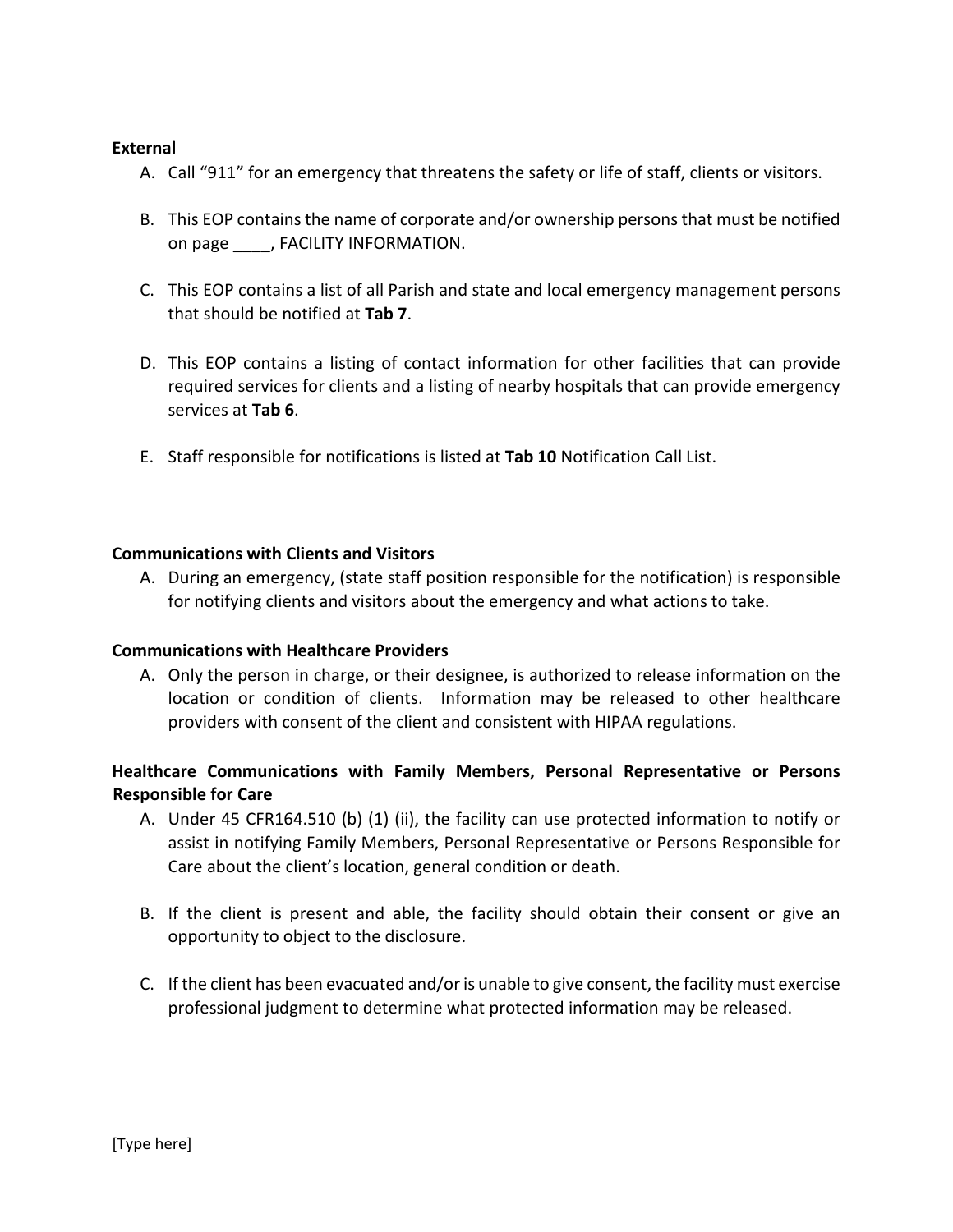### **Healthcare Communications with public or private organization**

- A. Under 45 CFR164.510 (b) (4), the facility may use or release information about the client's location, general condition or death to a public or private entity authorized by law or its charter to assist in disaster relief efforts.
- B. If the client is present and able, the facility should obtain their consent or give an opportunity to object to the disclosure.
- C. If the client has been evacuated and/or is unable to give consent, the facility must exercise professional judgment to determine what protected information may be released.

## **Surge Capacity and Resources**

- A. Based on staffing and active cases, this facility may be available to surge to accept clients from other (state type facility) requiring like services. The ESF 8 Hospital ADRC will be notified of surge capabilities.
- B. As requested by local and regional ESF 8 governmental representatives, the facility will provide excess supplies and/or equipment not needed for their own use.

### **Requesting Assistance**

- A. Should the facility need resources to SIP, evacuate or return to service, assistance should be requested as follows:
	- 1. From the corporate, ownership entity;

2. From the ESF 8 Regional representative(s). The ESF 8 Regional representatives are the Office of Public Health Emergency Response Coordinator (PHERC) and the Designated Regional Coordinators (ADRC and DRCs). These representatives are listed on **Tab 6**. They work with the Parishes and State to obtain assistance for facilities during and following emergencies.

### **IV. TRAINING**

- A. The current staff will be trained on the new or updated EOP at the time of its publication.
- B. All new staff will be trained on the EOP in orientation.
- C. Physicians, vendors performing services on site and volunteers must be trained on the EOP.
- D. Emergency Preparedness training will be conducted annually.
- E. Documentation of the training on the EOP and annual emergency preparedness training will be maintained by (*state what position is responsible for maintaining the documentation of training, usually Human Resources*)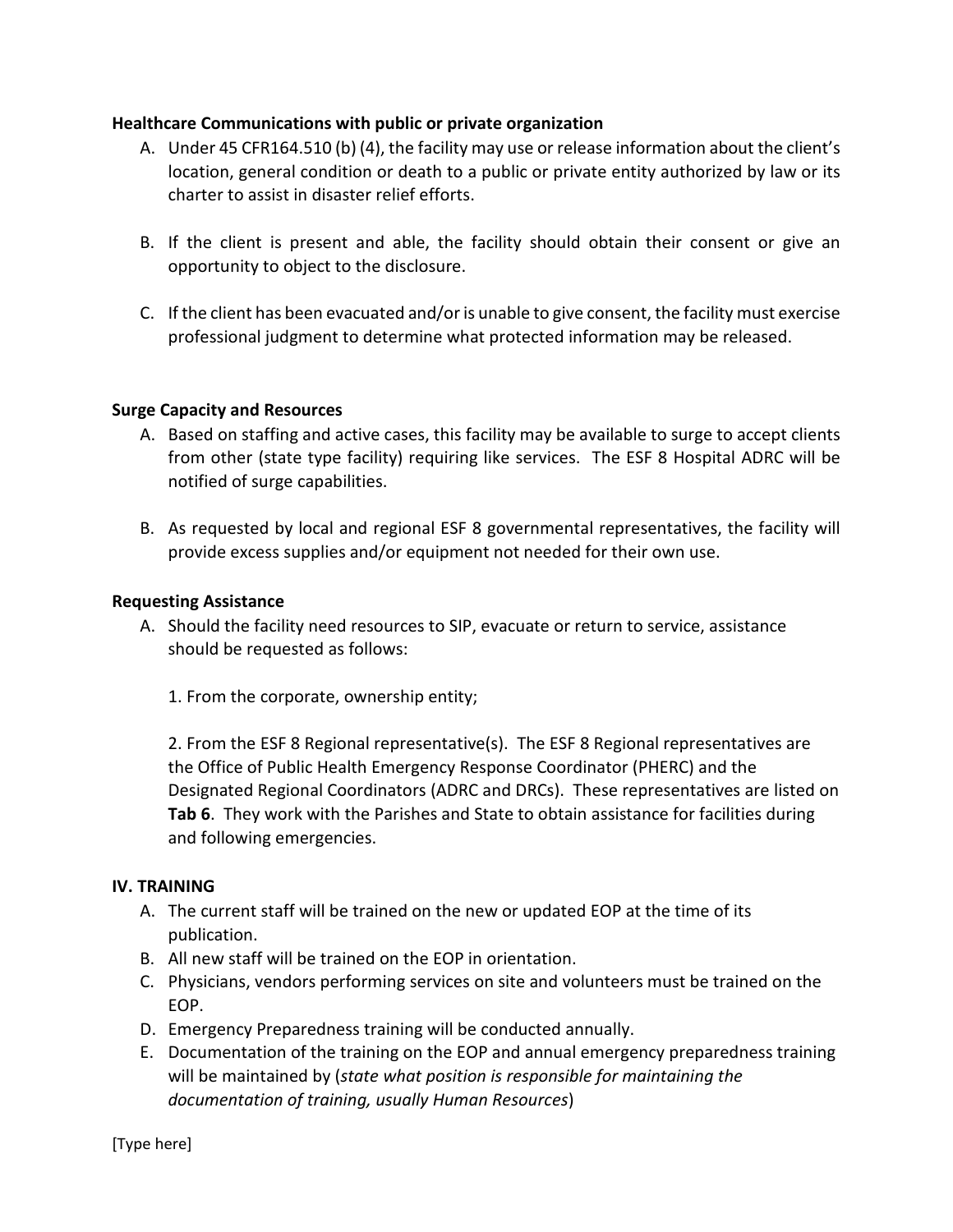F. Knowledge of EOP and emergency preparedness will be shown by return demonstration, if applicable, and participation in the facility Testing Program.

# **V. TESTING**

- A. The facility will conduct one, individual full scale exercise annually.
- B. In the event that the facility experiences an actual natural or man-made emergency that requires activation of the EOP, the facility is exempt from engaging in an individual full scale exercise for 1 year following the onset of the actual event.
- C. The facility must conduct a second exercise every year. The second exercise can be another individual full scale exercise or a tabletop exercise.
- D. After full scale exercises, tabletops or actual events, the facility should analyze the response, identify areas for improvement and update the EOP, if required. Information for locating template for review is found at **Tab 11**.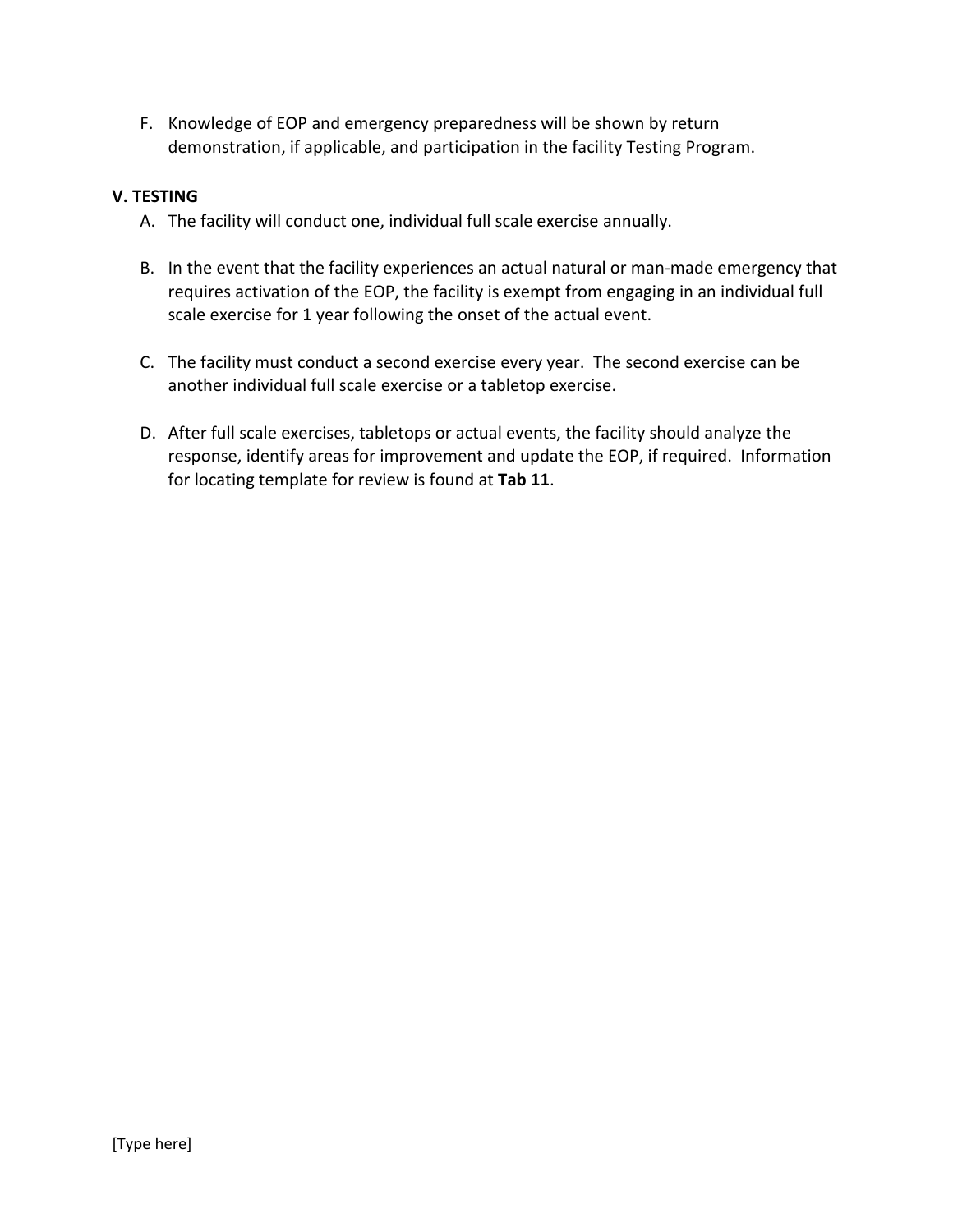Place a copy of the Facility Location Map at Tab 1. Google Map may be used to show Location.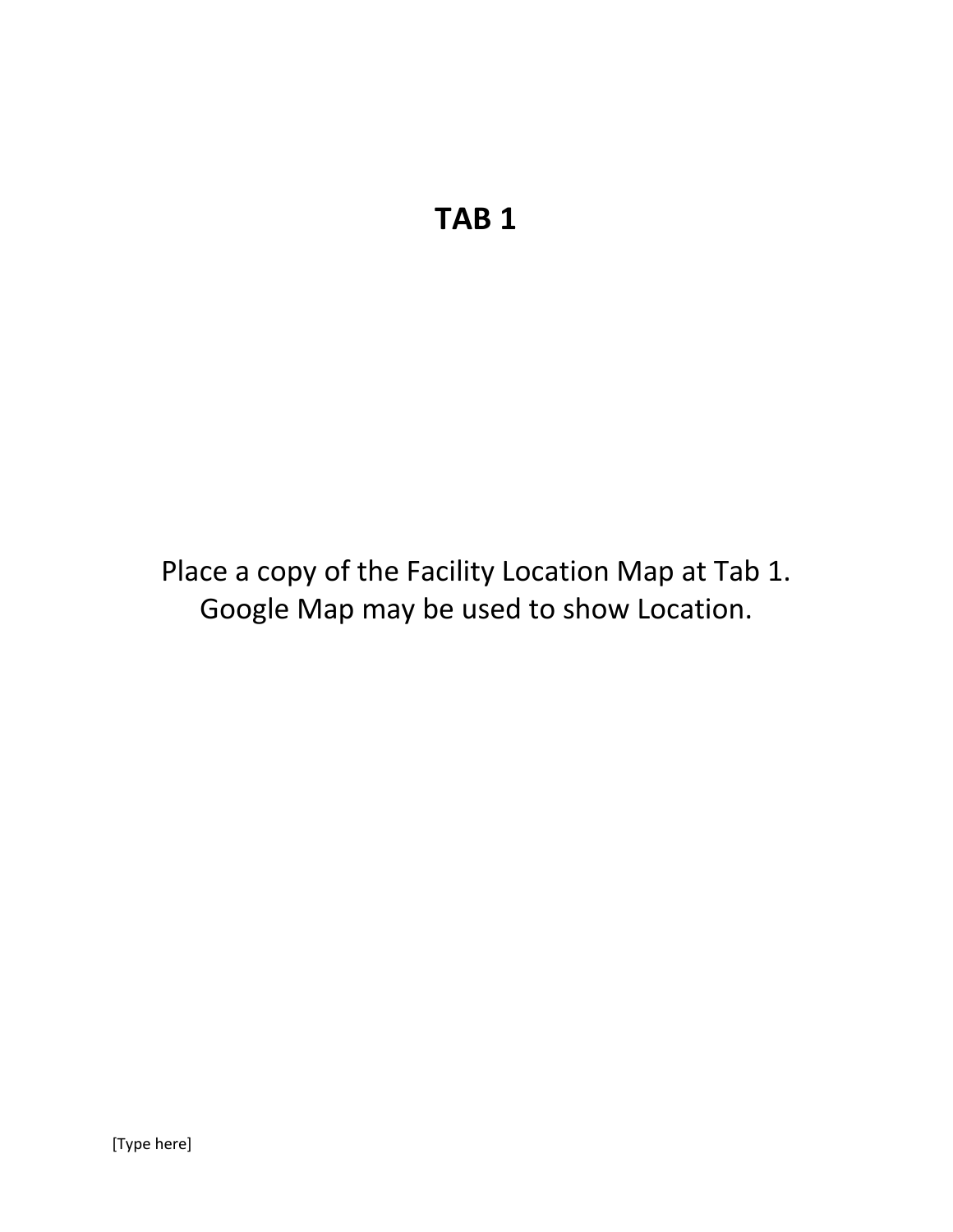Place a copy of the Facility Floor Plan at Tab 2.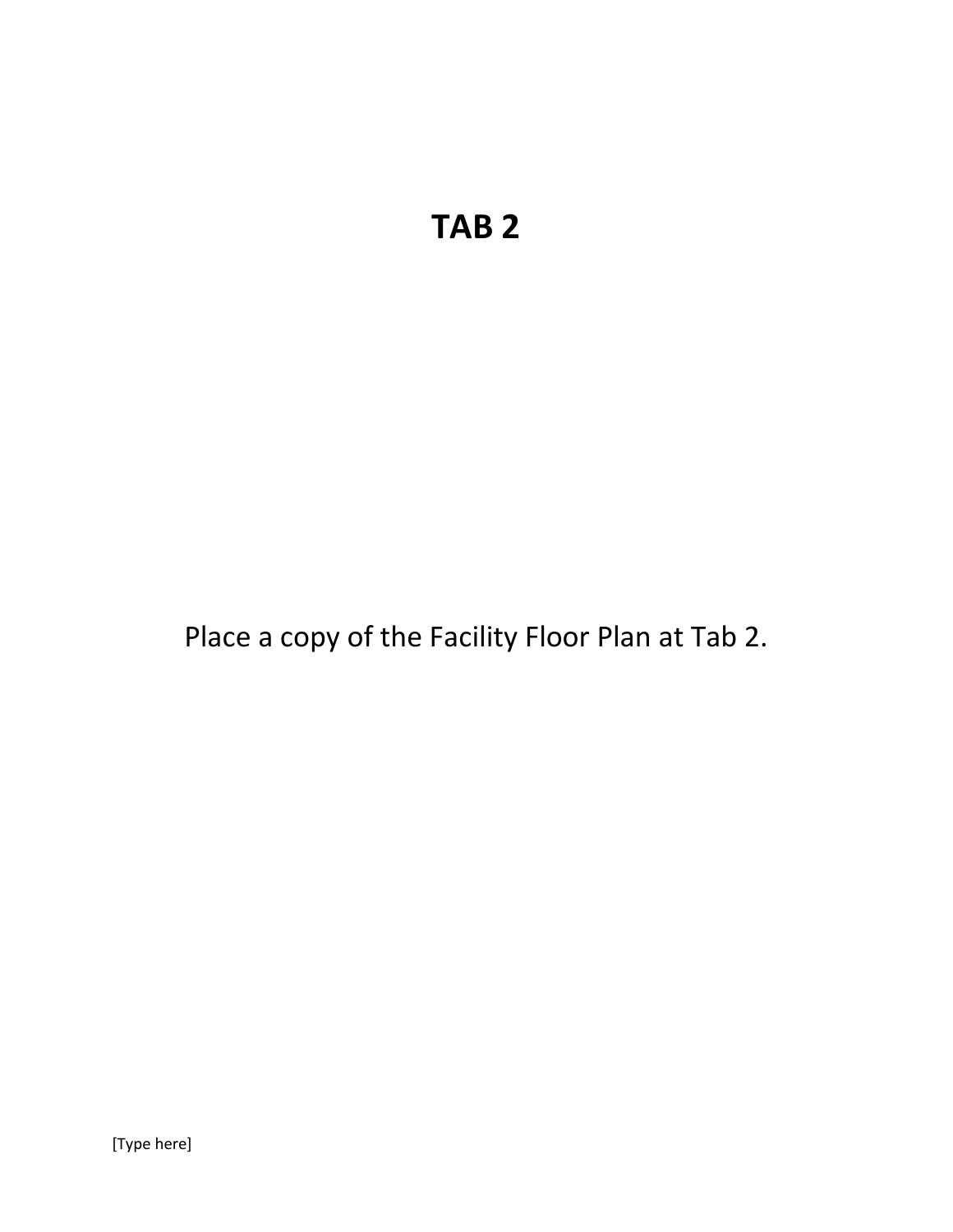Place HVA Template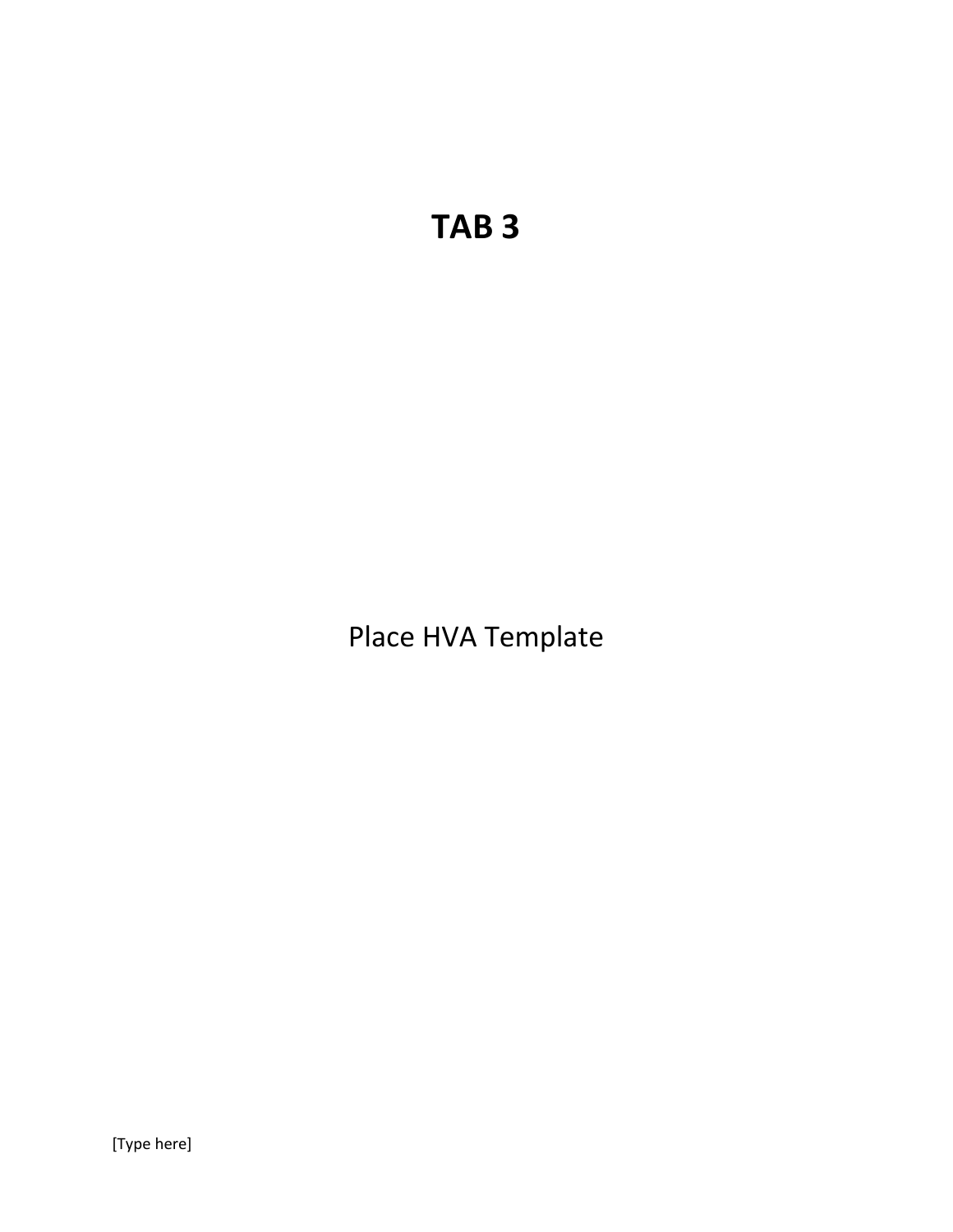# **Delegations of Authority**

| <b>Task</b> | <b>Incumbent</b> | <b>Delegated Position</b> | Limitations |
|-------------|------------------|---------------------------|-------------|
|             |                  |                           |             |
|             |                  |                           |             |
|             |                  |                           |             |
|             |                  |                           |             |

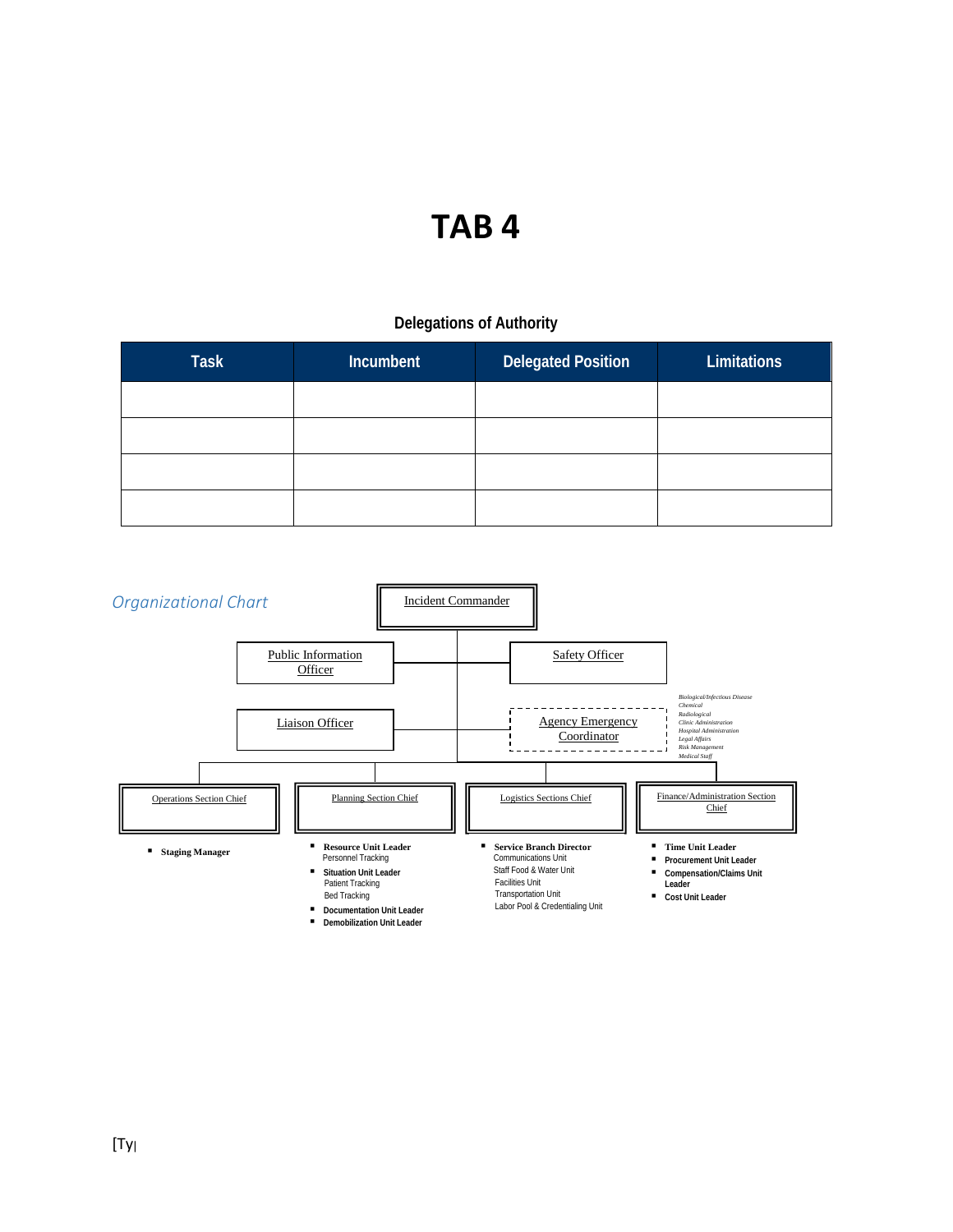Orders of succession ensure leadership is maintained throughout the agency during an event when key personnel are unavailable. Succession will follow facility policies for the key agency personnel and leadership*.*

*Identify agency essential functions below and assign a primary person and three successors for each function identified.*

| <b>Essential</b><br><b>Function</b> | Primary | Successor 1 | <b>Successor 2</b> | Successor 3 |
|-------------------------------------|---------|-------------|--------------------|-------------|
|                                     |         |             |                    |             |
|                                     |         |             |                    |             |
|                                     |         |             |                    |             |

## **Key Personnel and Orders of Succession**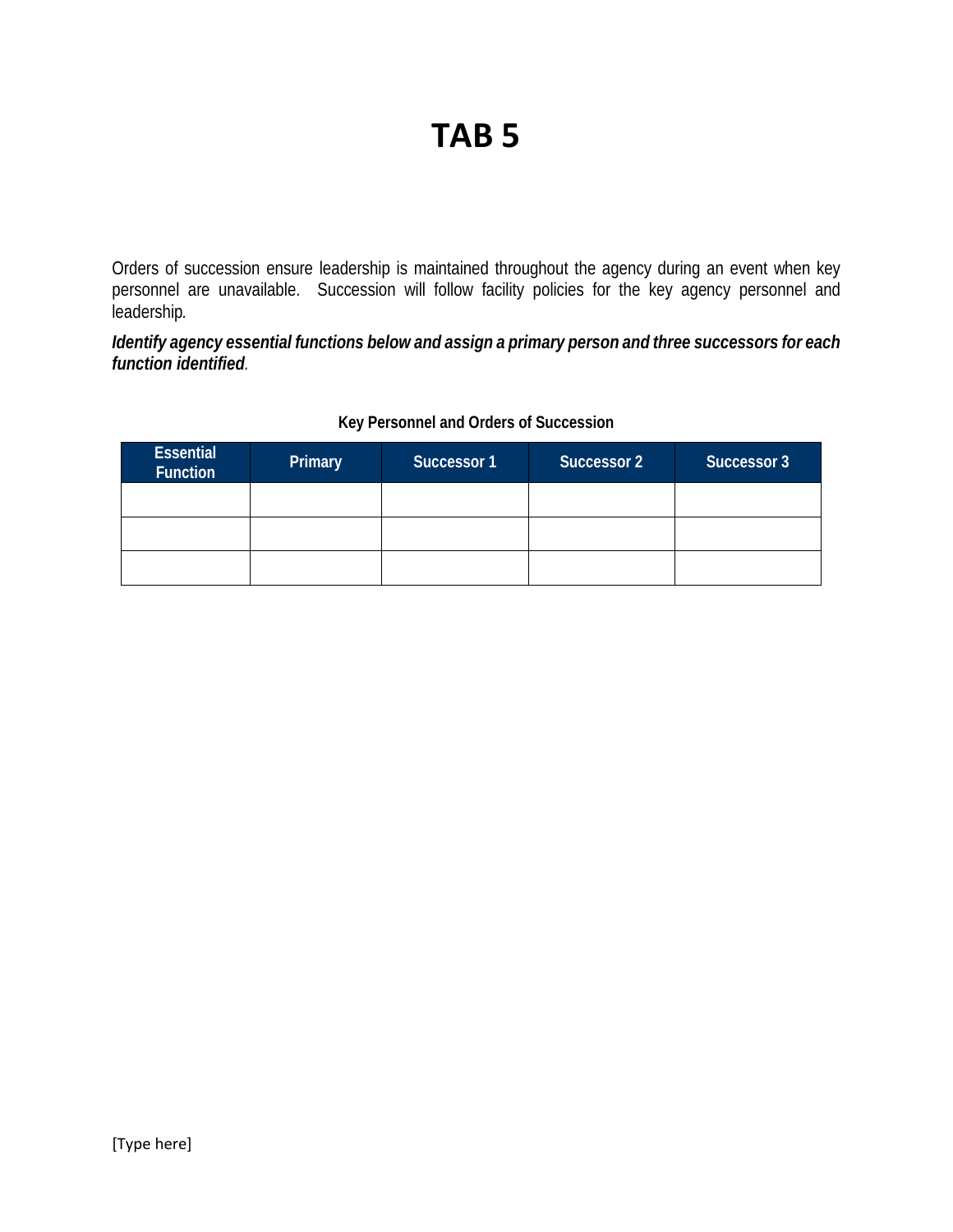**Temporary Evacuation site for Facility: \_\_\_\_\_\_\_\_\_\_\_\_\_\_\_\_\_\_\_\_\_\_\_\_\_\_\_\_\_\_\_\_\_\_\_** 

**Long Term Evacuation Site for Facility: \_\_\_\_\_\_\_\_\_\_\_\_\_\_\_\_\_\_\_\_\_\_\_\_\_\_\_\_\_\_\_\_\_\_\_** 

**Region Hospitals and Contact Numbers:**

**Transfer Agreement Agencies and Contact numbers:**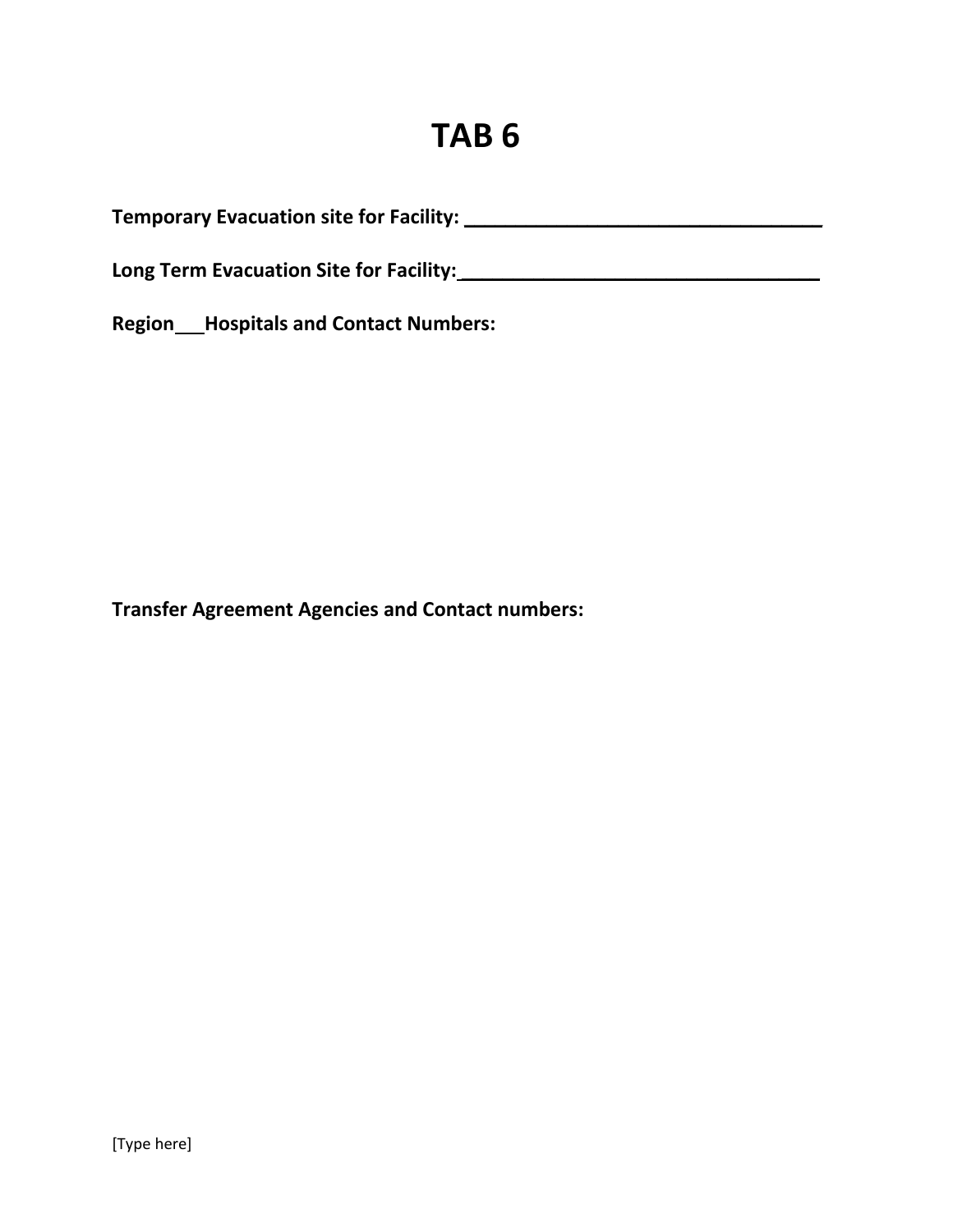#### 1. Parish Directors can be found at this link: http://gohsep.la.gov/parishoepnumbers.aspx

#### Code: COOL:<br>
ADM – Regional Administrator<br>
ADM – Regional Medical Director<br>
PHERC – Public Health Emergency Response Coordinator<br>
H-DRC – Hospital Designated Regional Coordinator<br>
A-DRC – Administrative Hospital Designated Regio Claiborne Union Mor Bossie Region 2 Lincoln MD: Marilyn.Reynaud@la.gov 225-328-8831 8 Cadd PHERC: Schaun.Morgan@la.gov 225-354-5649 Ouachi H-DRC: Richard.Boyer@ololrmc.com 401-338-7582<br>A-DRC Connie.Deleo@brgeneral.org 225-572-9658 Madisor Bienville Jackso **Region 7** E-DRC: pbrocato@acadian.com 225-931-1903 MD: Martha.Whyte@la.gov 225-247-4988 Red DeSoto PHERC: Frank Robison@la.gov 225-252-3045 Caldwel Franklin Tensas H-DRC: wandr1@lsuhsc.edu 318-465-9500 Winn E-DRC: bpems505@bellsouth.net 318-464-7995 **GOHSEP EOC** LaSalle E-DRC: casey@balentineambulance.com 318-422-4226 Jouidry@la.gov 225-938-8049<br>Rosanne.Prats@la.gov<br>225-938-8059 Natchi Region 9 Sabine 6 Gran MD: Gina.Lagarde@la.gov 225-329-5919 Region 6 PHERC: Thomas.Jordan@la.gov 985-200-2473 MD: David.Holcombe@la.gov 318-542-9790 A-DRC: Keith Peek Region9DRC@yahoo.com 985-290-2642 PHERC: Patricia.White@la.gov 318-613-2854 E-DRC: Dmeche@acadian.com 985-974-4000 H-DRC: Mary.Tarver@christushealth.org 318-664-0843 DHH EOC Rapides Tjacobsen@acadian.com 985-320-3944 E-DRC: Detheridge@acadian.com 318-541-6395 Doris Brown@la.gov 225-202-2336<br>Keith.Phillips@la.gov 225-329-6063<br>Mardrah.Starks-robinson@la.gov<br>318-518-2796 Vernor Avovelle: Jandries@acadian.com 318-290-0447 West East Feliciana Washingto Felicia St He Evangeli  $\overline{9}$ **EMS TOC** Allen Coupee East Baton Chris.hector@la.gov 225-610-2588<br>Ted.calligan@la.gov 337-298-3806 Region 5 Beaureoard <sub>St</sub> MD: Bertrand.Foch@la.gov 225-573-6275 Landry  $\overline{2}$ Šť Vest 'anoi PHERC: Mike.Parent@la.gov 225-614-5051 4 Acodis H-DRC: Jeron.Kyle@christushealth.org 337-274-2898 St Ma H-DRC: Rfavre@wcch.com 337-563-6403 **Javis** Iberville Asci 5 A-DRC: lharmon@lgh.org 337-570-4230 E-DRC: Mconner@acadian.com 337-912-2668 Jam Assumptio lowers@acadian.com 337-316-2974 Vermillion Can wvincent@acadian.com 337-302-9275 空 St. Mary Terrebonne Region 4 Region 3 MD: Tina.Stefanski@la.gov 337-581-5847 MD: chip.riggins@la.gov 512-887-0130 PHERC: Carol.Broussard@la.gov 337-380-1922 PHERC: Kayla.Guerrero@la.gov 985-855-2492 Region 1 H-DRC: Donald.simon@lourdesrmc.com 337-319-7710 H-DRC: Percy.Mosely@tgmc.com 985-804-5275 ADM: Avis.Gray@la.gov 225-328-8350 A-DRC: Liz Harmon lharmon@lgh.org 337-570-4230 H-DRC: Kim Beetz - Region3DRC@yahoo.com 985-413-2859 PHERC: Jovan.Bernard@la.gov 225-485-6322 E-DRC: eburleigh@acadian.com 337-278-1268 E-DRC: Cdavis@acadian.com 985-637-0695 H-DRC: Denice.Eshleman@lcmchealth.org 504-235-7193 E-DRC: kevin.buller@acadian.com 337-366-2375 E-DRC: gnaquin@acadian.com 985-791-7496 H-DRC: Brenda Bankston bbankston@ochsner.org; 504-228-3209 A-DRC: Cindy Davidson Region1adrc@gmail.com 225-939-1313

Region 8

MD: Shelley.Jones@la.gov 225-573-6473 Assist. Admin: Jeff.Toms@la.gov 318-475-1789 PHERC: Sheila.Hutson@la.gov 318-366-5828 A-DRC: Bramem@stfran.com 318-348-7096 E-DRC: Justin.Nowlin@amr.net 318-355-0498

# ESF8 Network - July 27, 2016

### **EMS DRCS highlighted** in GREEN

E-DRC: Fgraff@eigh.org 504-234-7193 E-DRC: Wtsalmeron@nola.gov 504-250-2378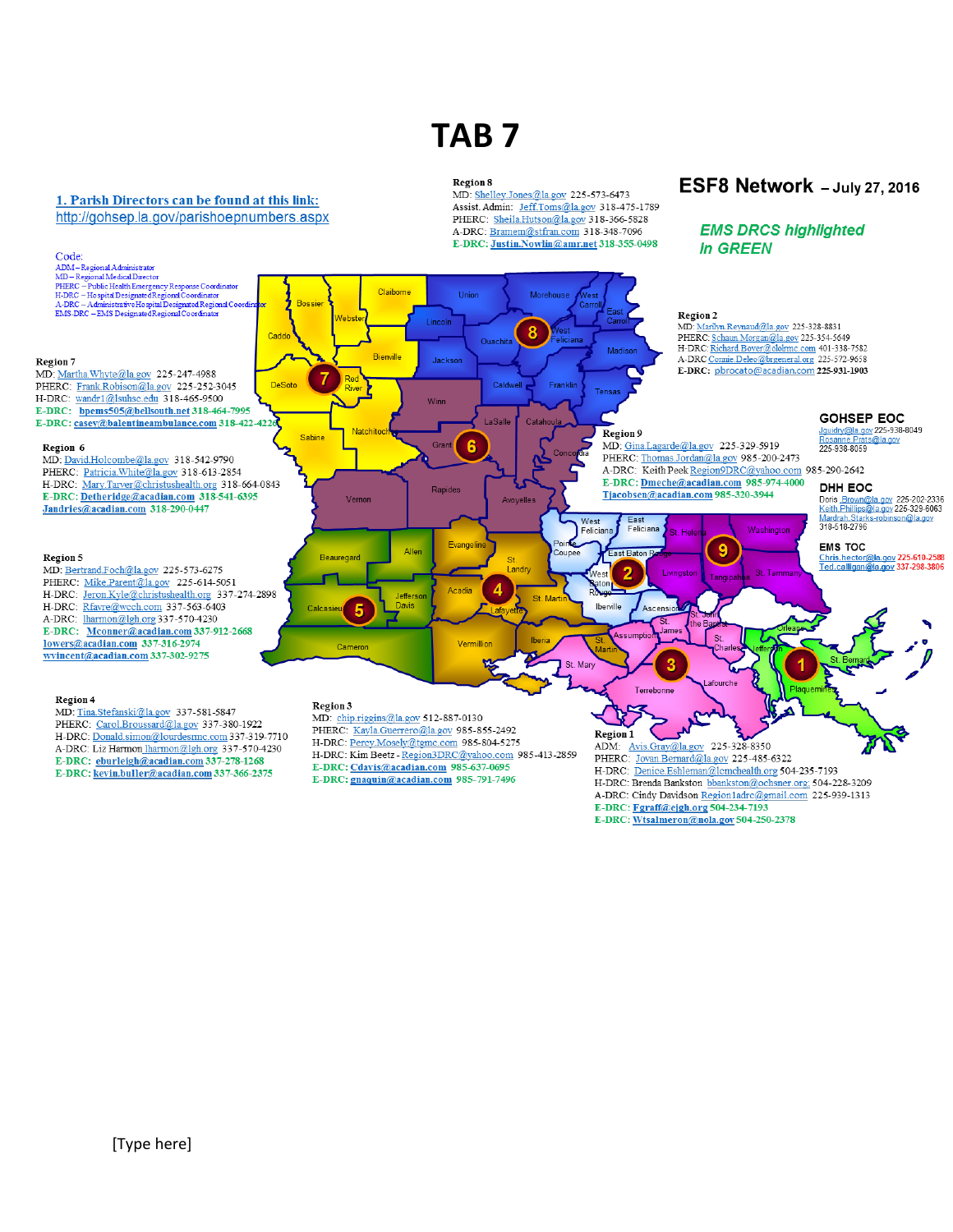| <b>Medical Equipment/Supplies</b><br>1.                                                                                                                                                                                        |
|--------------------------------------------------------------------------------------------------------------------------------------------------------------------------------------------------------------------------------|
|                                                                                                                                                                                                                                |
|                                                                                                                                                                                                                                |
| Supplier Phone Number:                                                                                                                                                                                                         |
|                                                                                                                                                                                                                                |
|                                                                                                                                                                                                                                |
| Supplier Phone Number: 2008 and 2008 and 2008 and 2008 and 2008 and 2008 and 2008 and 2008 and 2008 and 2008 and 2008 and 2008 and 2008 and 2008 and 2008 and 2008 and 2008 and 2008 and 2008 and 2008 and 2008 and 2008 and 2 |
|                                                                                                                                                                                                                                |
| 2. Pharmacy                                                                                                                                                                                                                    |
|                                                                                                                                                                                                                                |
|                                                                                                                                                                                                                                |
| Supplier Phone Number:                                                                                                                                                                                                         |
|                                                                                                                                                                                                                                |
|                                                                                                                                                                                                                                |
|                                                                                                                                                                                                                                |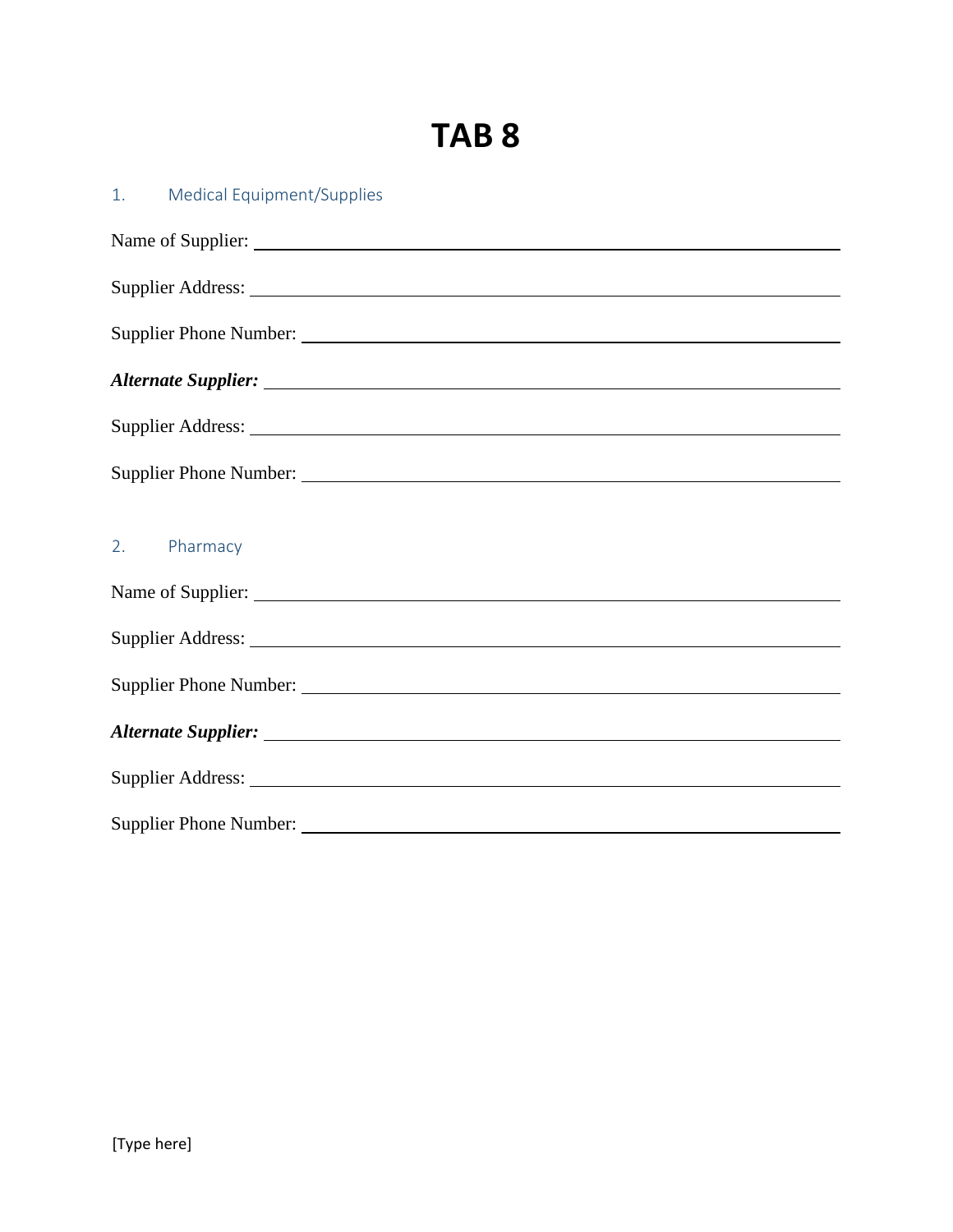| <b>Emergency</b><br><b>Resources</b><br>$\blacksquare$<br><b>Number Available</b> |                          | <b>Date of Safety Check</b> |  |  |  |
|-----------------------------------------------------------------------------------|--------------------------|-----------------------------|--|--|--|
|                                                                                   | <b>Indicate Location</b> |                             |  |  |  |
| Example: Portable radio/extra                                                     |                          |                             |  |  |  |
| batteries $-1$ radio/4 batteries                                                  | 5 North supply closet    |                             |  |  |  |
|                                                                                   |                          |                             |  |  |  |
| Flashlights and extra batteries $-2$<br>flashlights/4 batteries                   | Reception desk           |                             |  |  |  |
|                                                                                   | Nurse's Station          |                             |  |  |  |
|                                                                                   |                          |                             |  |  |  |
|                                                                                   |                          |                             |  |  |  |
|                                                                                   |                          |                             |  |  |  |
|                                                                                   |                          |                             |  |  |  |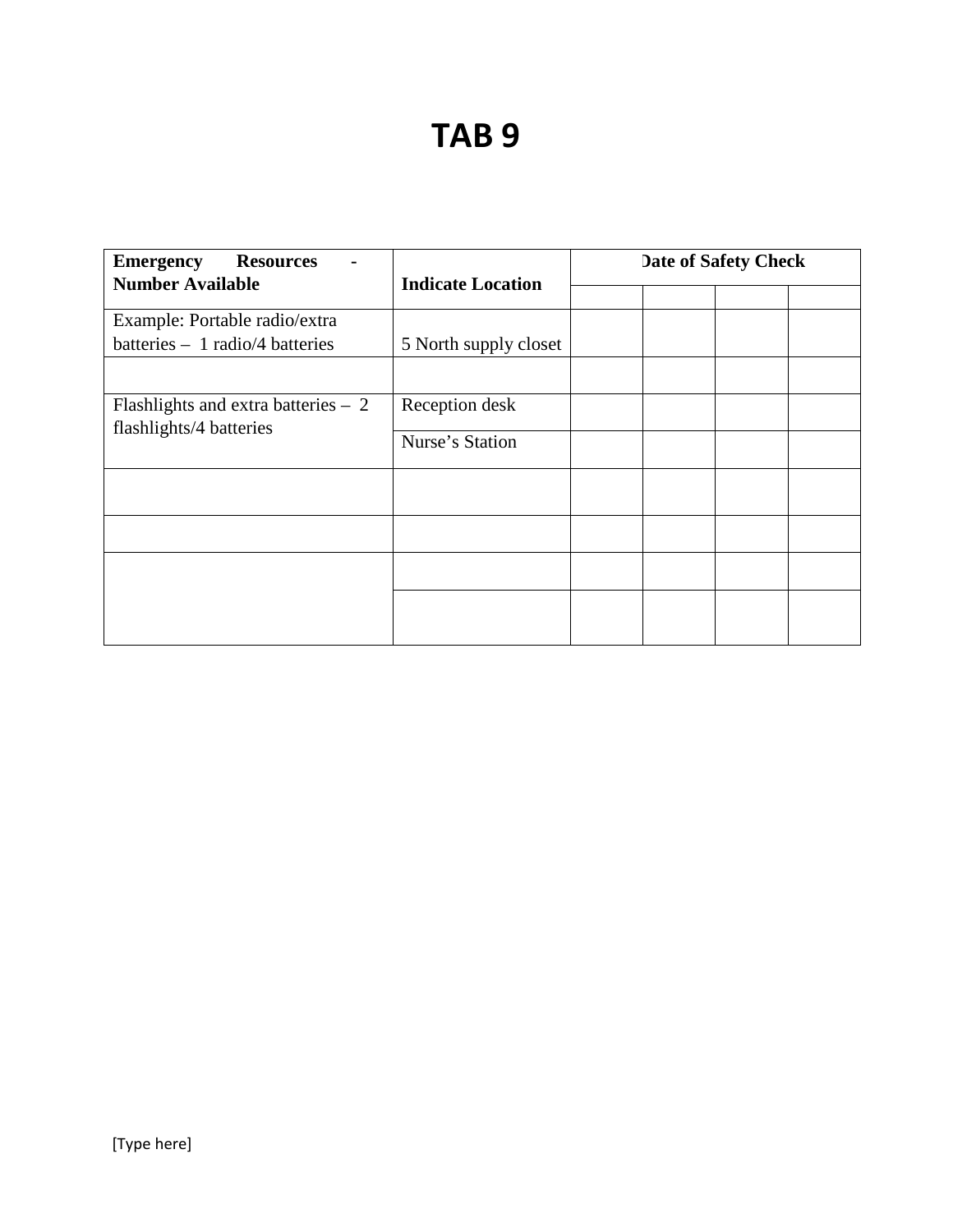# **Tab 10 Notification Call List**

## A. Staff Notification

.

Ensure that call lists include 24-hour contact information for all key staff including home telephones, pagers, mobile phones, and electronic mail.

A list of telephone numbers of staff for emergency contact is located at (location)

During an emergency is responsible for contacting staff to report for duty.

(Name/position)

The alternate contact is: . (Name/position)

### **Patient Notification**

A list of telephone numbers of patient emergency contacts is located

During an emergency\_\_\_\_\_\_\_\_\_\_\_\_\_\_\_\_\_\_\_\_is responsible for contacting patients. (Name/position)

The alternate contact is: \_\_\_\_\_\_\_\_\_

(Name/position)

### **Physician Notification**

A list of telephone numbers of resident emergency contacts is located

During an emergency is responsible for contacting physicians (Name/position)

The alternate contact is: (Name/position)

### Community Resources Call Protocol

During an emergency \_\_\_\_\_\_\_\_\_\_ is responsible for contacting resources (i.e., Red Cross, Area Agency on Aging, etc.) (Name/position)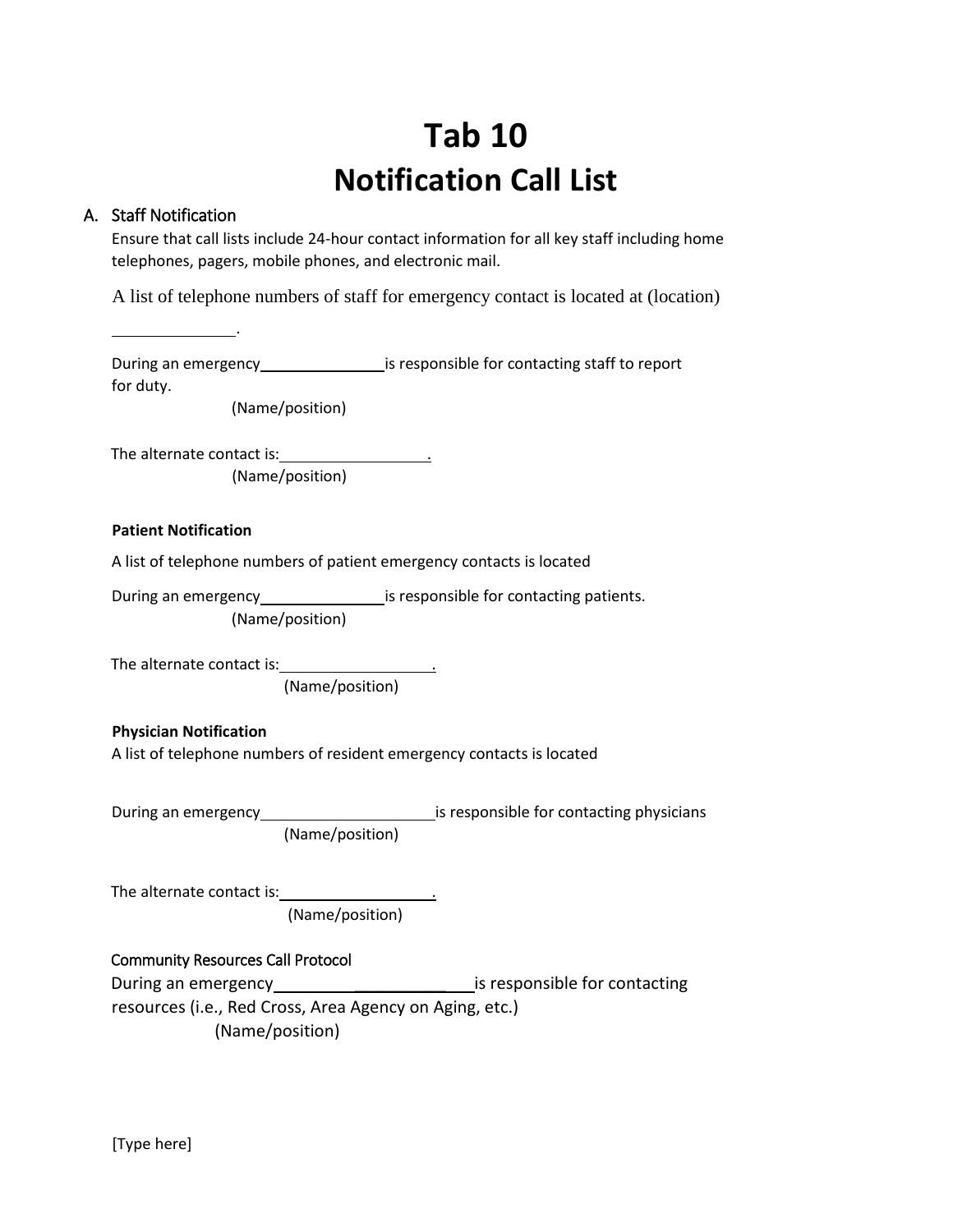# **After Action Review and Improvement Plan**

A template for a Homeland Security Exercise and Evaluation Program (HSEEP) After Action Report / Improvement Plan is available at:

[https://emergency.cdc.gov/training/ERHMScourse/pdf/127961885-](https://emergency.cdc.gov/training/ERHMScourse/pdf/127961885-Hseep-AAR-IP-Template-2007.pdf) [Hseep-AAR-IP-Template-2007.pdf](https://emergency.cdc.gov/training/ERHMScourse/pdf/127961885-Hseep-AAR-IP-Template-2007.pdf)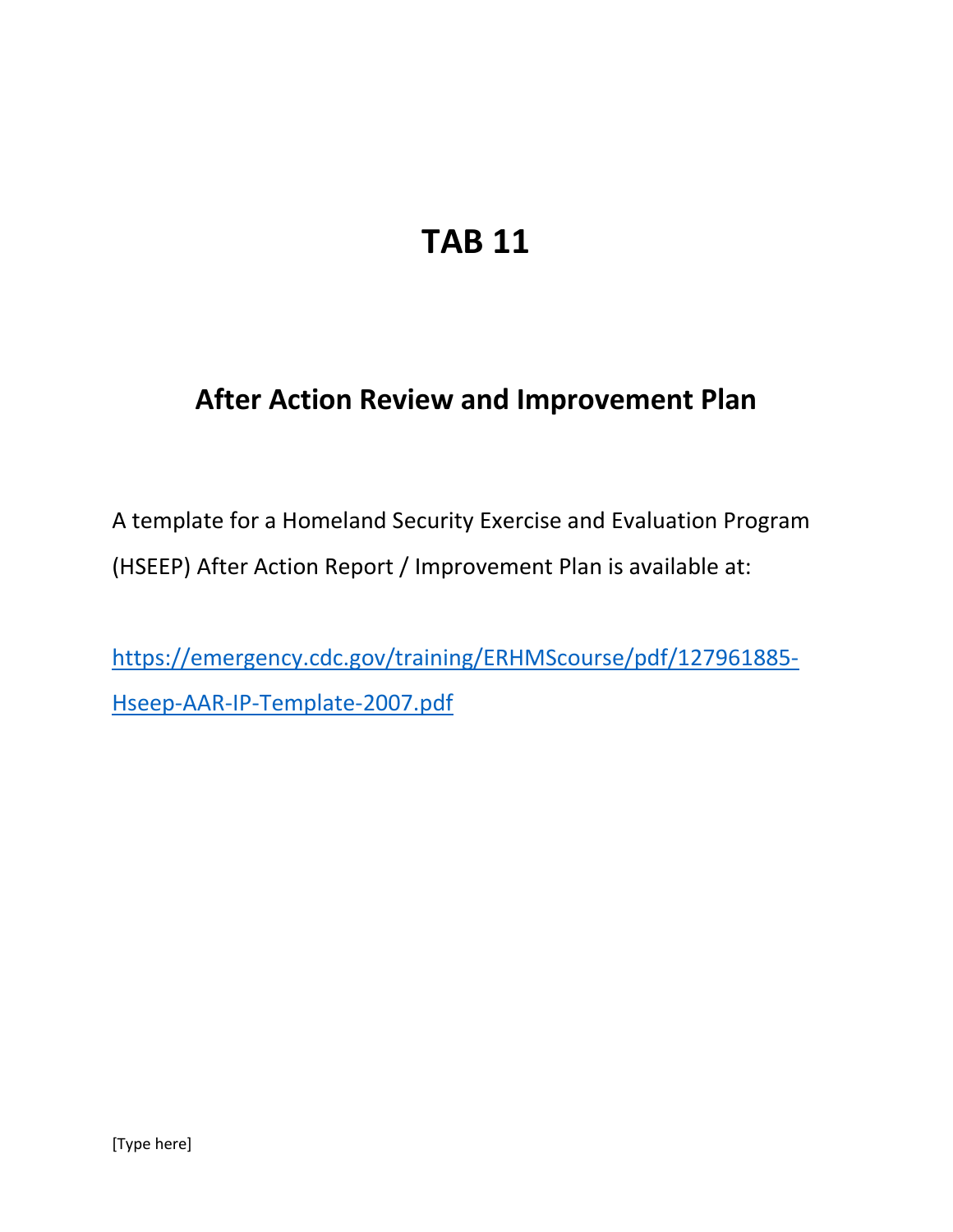# **ANNEX A**

# **Fire**

**POLICY:** The primary purpose of the Fire Policy and Procedure is to provide a course of action for all staff to follow in the event of a fire.

# **PROCEDURE:**

# **R - Rescue anyone in immediate danger.**

**A - Alert** contact the fire department by calling 911.

**C - Contain** the fire. Close all doors and windows adjacent to the fire. Close all fire doors. Shut off all fans, ventilators and air conditioners, as these will feed the fire and spread smoke throughout the building.

**E - Extinguish** if the fire is small. If an extinguisher is available, it should be aimed low at the base of the fire, and move slowly upward with a sweeping motion.

- Never aim high at the middle or top of the flames as this will cause the fire to spread.
- If you cannot extinguish the fire, **evacuate** the building/home immediately.

**Special Note:** The most common cause of death in a fire is smoke, and not the flames. Keep low to the floor and avoid inhaling too much smoke.

> 1. Call the fire department at 9-1-1. Give exact location of the fire and its extent.

- 2. Call the Administrator.
- 3. Assist with patients and visitors if evacuation is necessary.

4. Assign a staff member to meet the fire department in order to direct them to the fire. Assign a staff member to keep a roster of patient, staff and visitors if evacuation is necessary.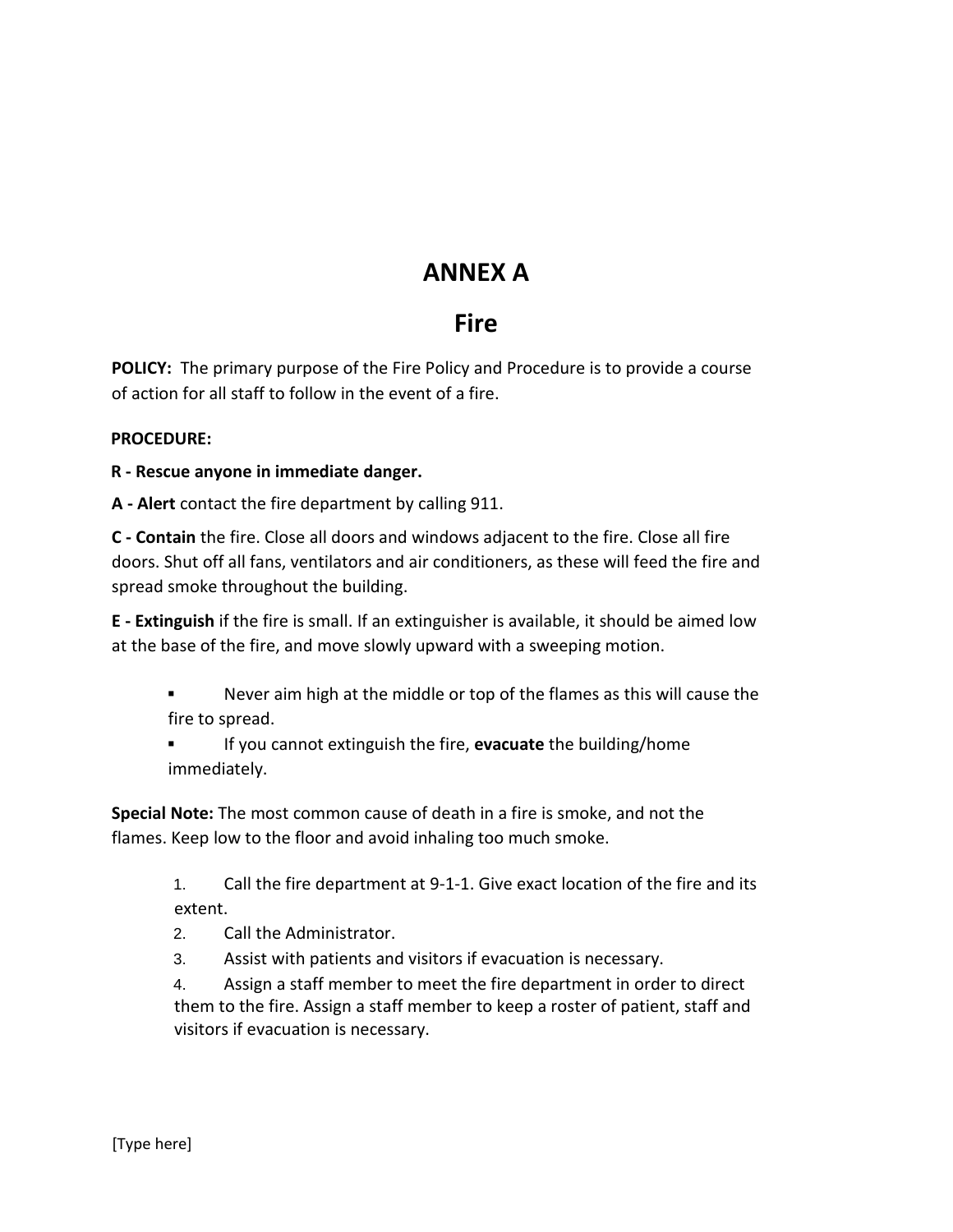# **ANNEX B**

# **Bomb Scare**

Upon receipt of a bomb threat, it is impossible to know if it is real or a hoax. Therefore, precautions need to be taken for the safety of patients, staff and visitors.

**Procedure:** If there is a bomb threat received over the phone, follow these procedures:

- 1. Keep the caller on the line as long as possible. Ask the caller to repeat the message.
- 2. Ask the caller his name.
- 3. Ask the caller where the bomb is located.
- 4. Record every word spoken by the person making the call.
- 5. Record time call was received and terminated.
- 6. Inform the caller that the building is occupied and the detonation of a bomb could result in death or serious injury to many innocent people.

If possible, during the call:

- 1. Call the Police Department at 911.
- 2. Call the Administrator if not present.
- 3. Organize staff/patient to evacuate premises upon police or administrative order.

Once the Police have arrived:

- Keys shall be available so that searchers can inspect all rooms. Employee lockers will be searched. If padlocked, padlock will be cut off.
- If a suspected bomb is located within the building, the responsibility for investigation will be that of the law enforcement officials having jurisdiction over such matters.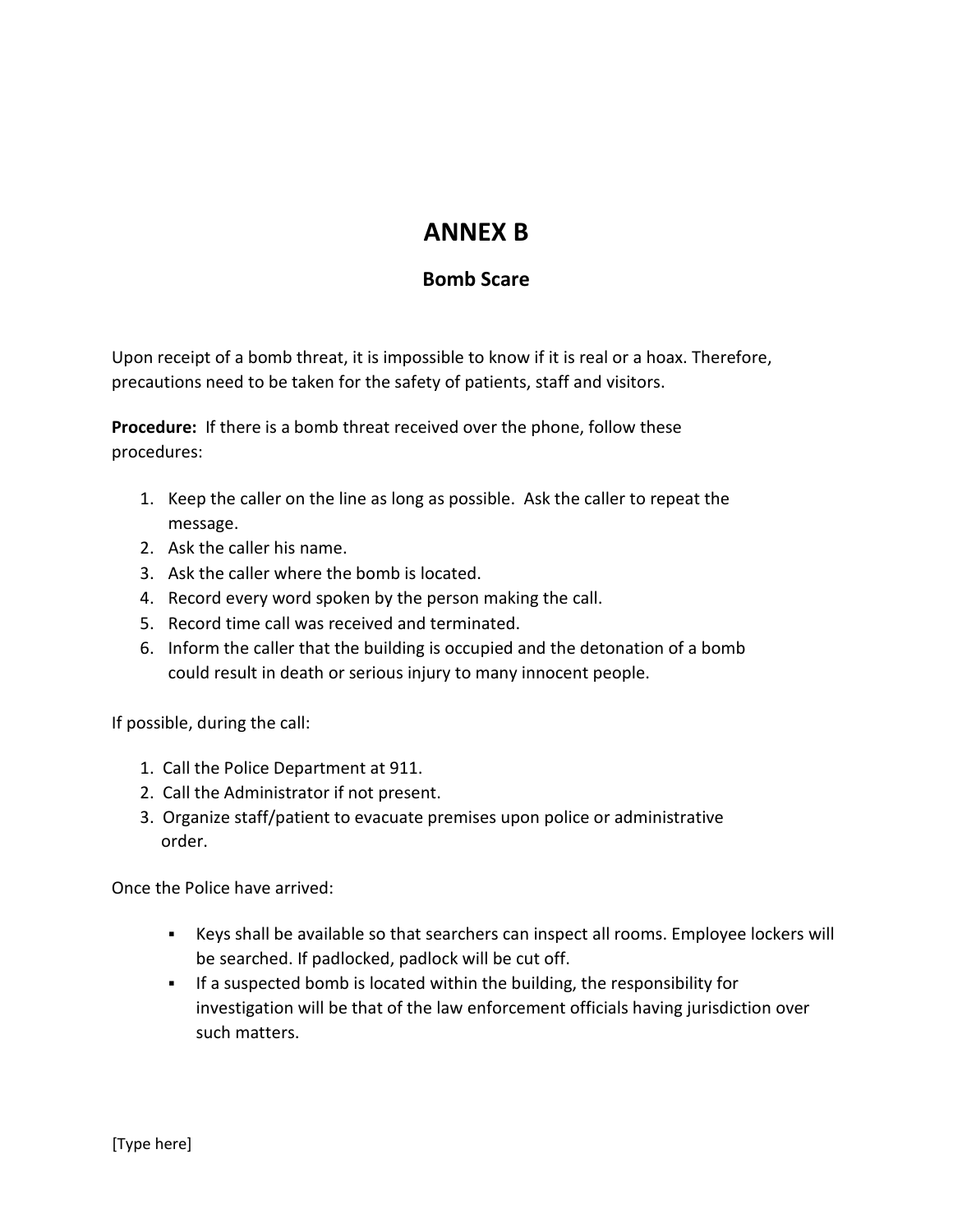# **ANNEX C**

# **Active Shooter**

When there is an Active Shooter in your vicinity, you have three options, Run, Hide or Fight. Therefore, precautions need to be taken for the safety of patients and staff.

## **Procedure:**

## **Run**

- 1. Have an escape route in mind.
- 2. Leave belongs (purse, book bag, computer, etc.) behind.
- 3. Evacuate regardless if others will follow.
- 4. Help others to escape, if possible.
- 5. Do not stop to help or move wounded.
- 6. Stop others from entering area.
- 7. Call 911 when safe.

# **Hide**

- 1. Hide out of shooter's view.
- 2. Lock door or block entry
- 3. Silent your cell phone, including vibrate.

# **Fight**

- 1**.** Fight as a last resort if your life is in danger.
- 2. Improvise weapon or throw items at the active shooter.
- 3. Act with as much aggression as possible. Your life depends on it.

Once the Police have arrived, keep hands visible and raise over your head. Provide information about location of shooter, wounded and description of shooter, if known.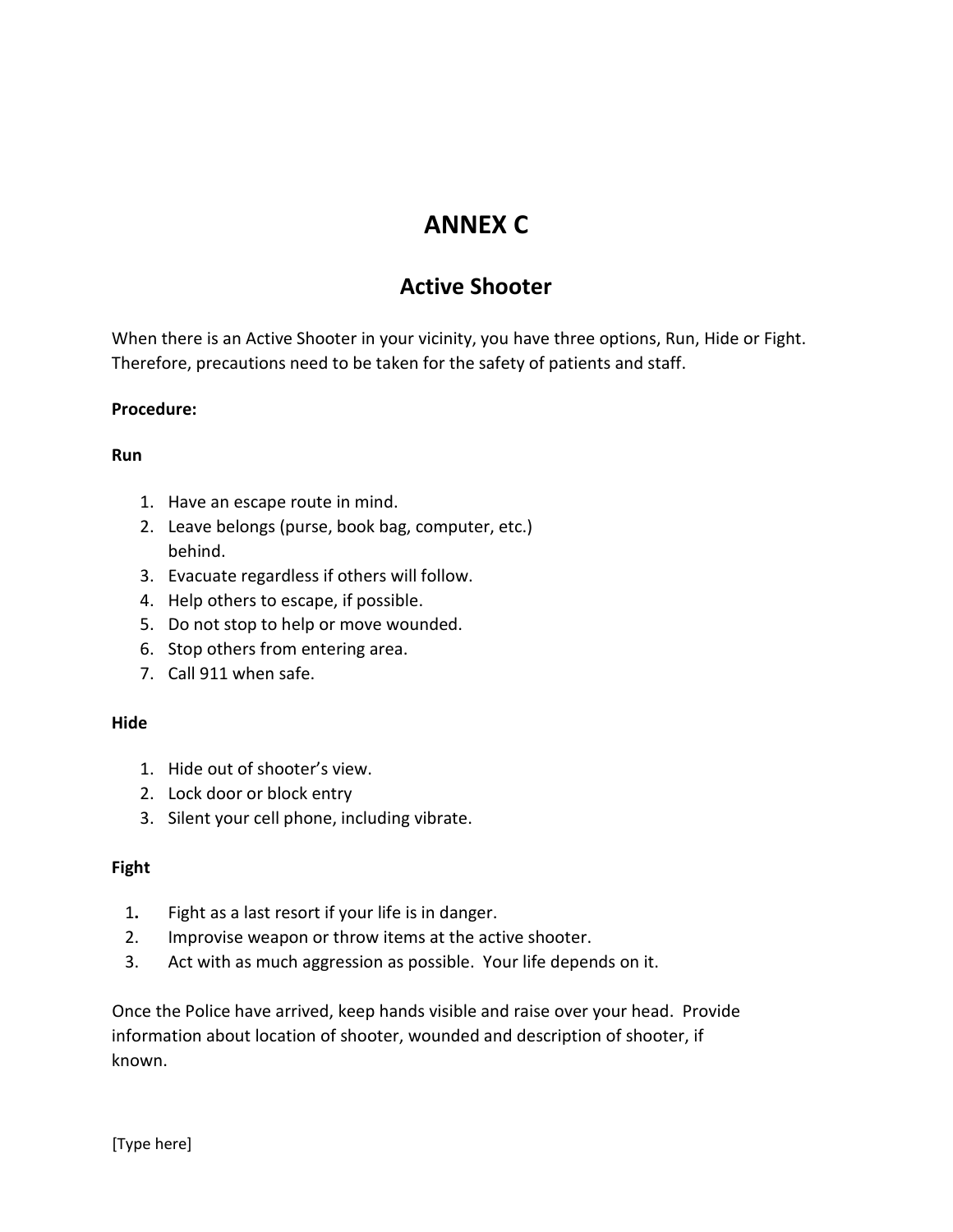# **ANNEX D**

# **Loss of Water/Sewerage**

**Procedure:** If water supply is suddenly disrupted for any reason, the following steps will be taken by staff on duty during the time of the discontinuation of water supply.

- 1. All attempts will be made to determine the cause for water disruption and the probable length of shutdown and if a Boil Water Notice has been issued.
- 2. Obtain a copy of the Boil Water Procedures from Louisiana Department of Health, Office of Public Health and follow instructions.
- 3. Use of bottled water and canned juices and other fluids, based on dietary restrictions for consumption by patient.
- 4. Disposable dishes and utensils may be used during emergencies.
- 5. If necessary, water can be brought in and dispensed as needed.
- 6. If it becomes apparent that a water shortage will last for an undetermined length of time, emergency measures may be issued by the Parish and State OHSEP.
- 7. Determine if suspension of services is needed.
- 8. Determine if transfer of patients is necessary.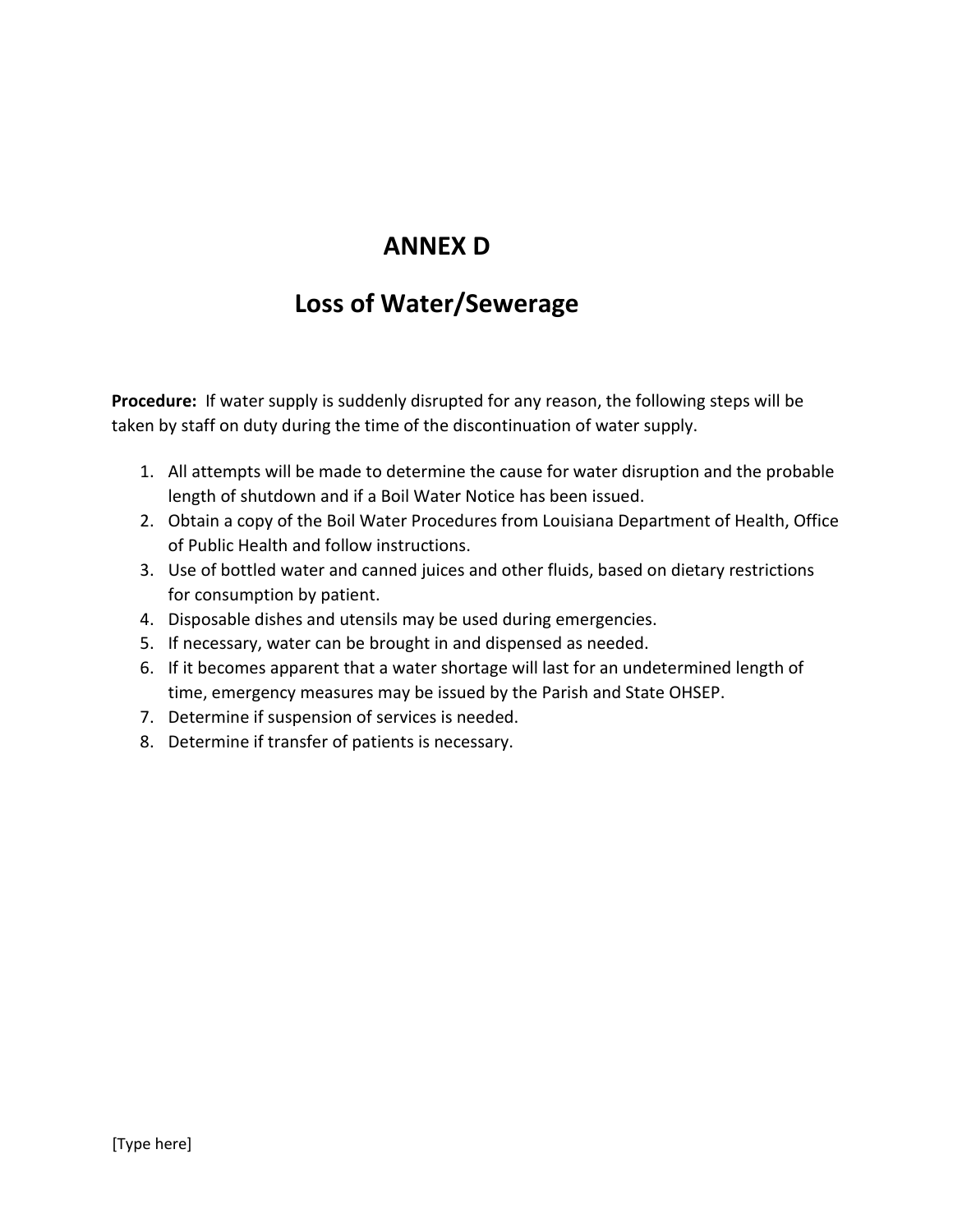# **ANNEX E**

# **Electrical Power Outages**

**Procedure:** In the event of a power outage, the following steps should be followed:

- 1. Determine:
	- a. Amount of time that power is expected to be out
	- b. Whether the power company will take immediate steps to restore power to patient
- 2. Check if back-up generator is working and supplying power.
- 3. Determine if secession of services is necessary.
- 4. Determine if transfer of clients is necessary.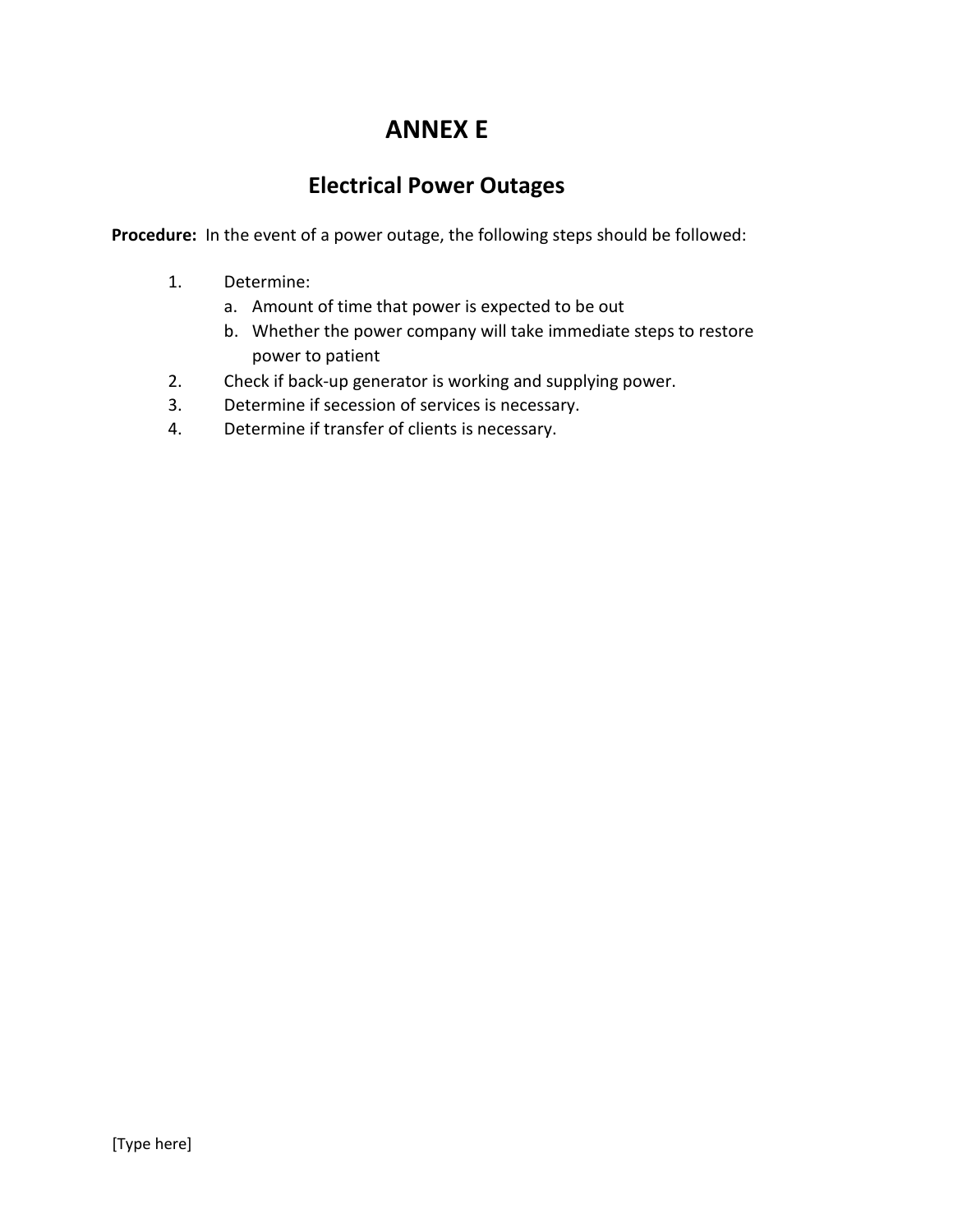# **ANNEX F**

# **Extreme Temperatures**

The purpose of this policy is to provide precautionary and preventative measures for staff and patients during the hot and humid summer months. Older adults are extremely vulnerable to heat related disorders.

## **Definitions:**

*Heat Exhaustion:* A disorder resulting from overexposure to heat or to the sun. Early symptoms are headache and a feeling of weakness and dizziness, usually accompanied by nausea and vomiting.

There may also be cramps in the muscles of the arms, legs, or abdomen. The person turns pale and perspires profusely, skin is cool and moist, and pulse and breathing are rapid.

Body temperature remains at a normal level or slightly below or above. The person may seem confused and may find it difficult to coordinate body movements.

*Heat Stroke:* A profound disturbance of the body's heat-regulating mechanism, caused by prolonged exposure to excessive heat, particularly when there is little or no circulation of air.

The first symptoms may be headache, dizziness and weakness. Later symptoms are an extremely high fever and absence of perspiration. Heat stroke may cause convulsions and sudden loss of consciousness. In extreme cases it may be fatal.

### **Precautionary Procedures:**

- 1. Keep the air circulating.
- 2. Draw all shades, blinds and curtains in rooms exposed to direct sunlight.
- 3. Have ample fluids, and provide as many fluids as needed.
- 4. Turn on fans or air conditioner to increase circulation.
- 5. Assess clients arriving for services for signs and symptoms.
- 6. Assist in transfer to hospital, if necessary.

If symptoms of Heat Exhaustion are experienced by staff, report symptoms to in Charge staff.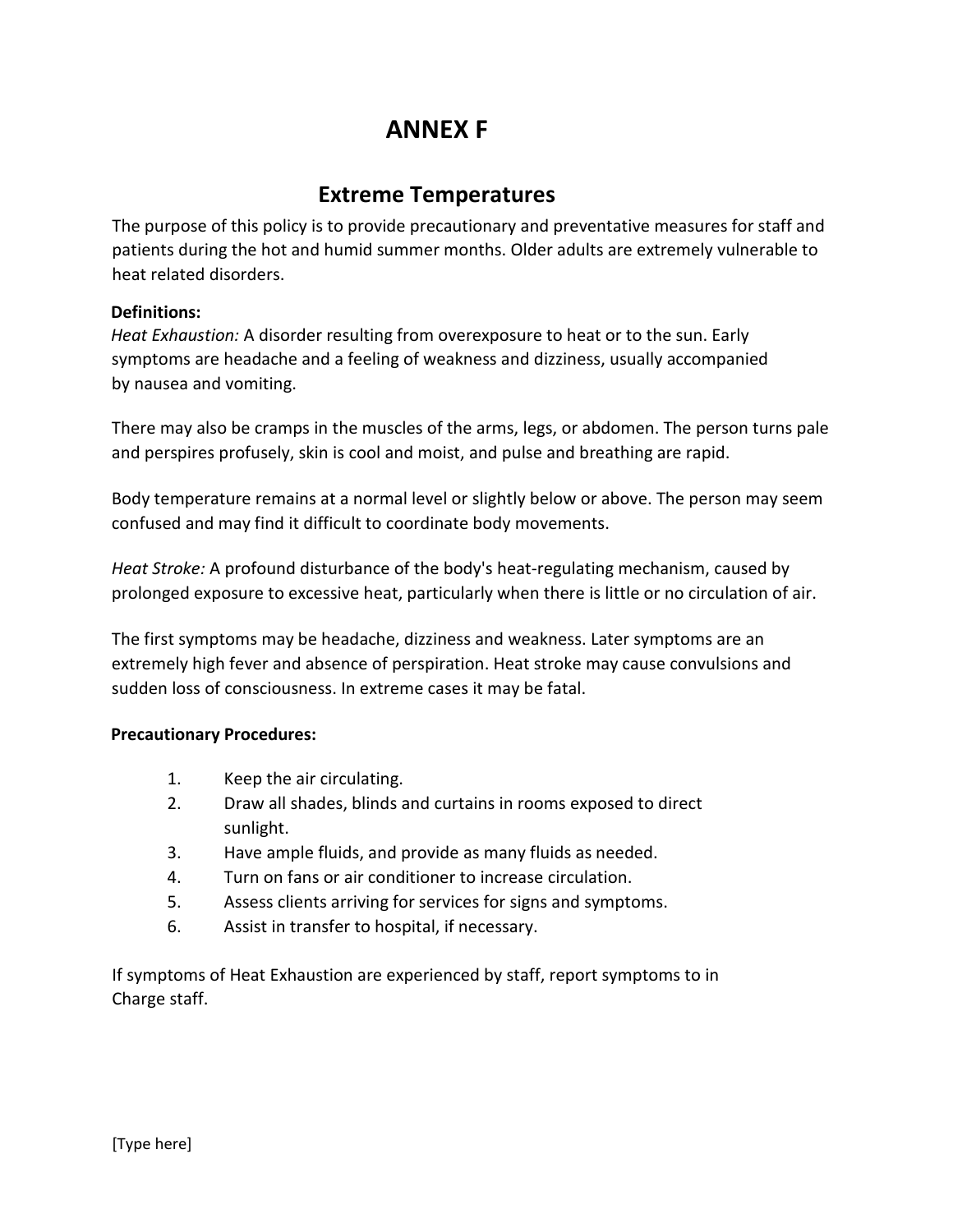# **ANNEX G Severe Weather**

It is the Parishes' responsibility to keep the patients and staff safe at all times. If severe weather strikes, precautions need to be taken to ensure their safety.

### **Definitions:**

*Watch* -- Means that conditions are favorable for a thunderstorm or tornado to develop. Flash flooding may occur as a result of the storm.

*Warning* -- Means that a thunderstorm or tornado has been sighted. If a siren sounds, stay inside and take cover.

### **Procedure:**

- 1. Account for all clients and staff on duty. Make sure everyone is inside.
- 2. Make sure that windows are locked and secured.
- 3. Keep all clients, staff and visitors away from windows.
- 4. Notify clients if services will be canceled.

If there is a tornado warning, further precautions need to be taken:

- 1. Move clients, staff and visitors to interior room without windows or in the bathroom.
- 2. Gather flash lights and radio. Be sure to listen to weather reports for updates. Do not leave the area until the storm has passed and the warning has lifted.
- 3. Stay calm and provide reassurance to the clients.
- 4. Call patient to determine condition and if help is needed.
- 5. In the event that flooding occurs, notify OHSEP and ESF 8 DRC if evacuation of client from home is necessary.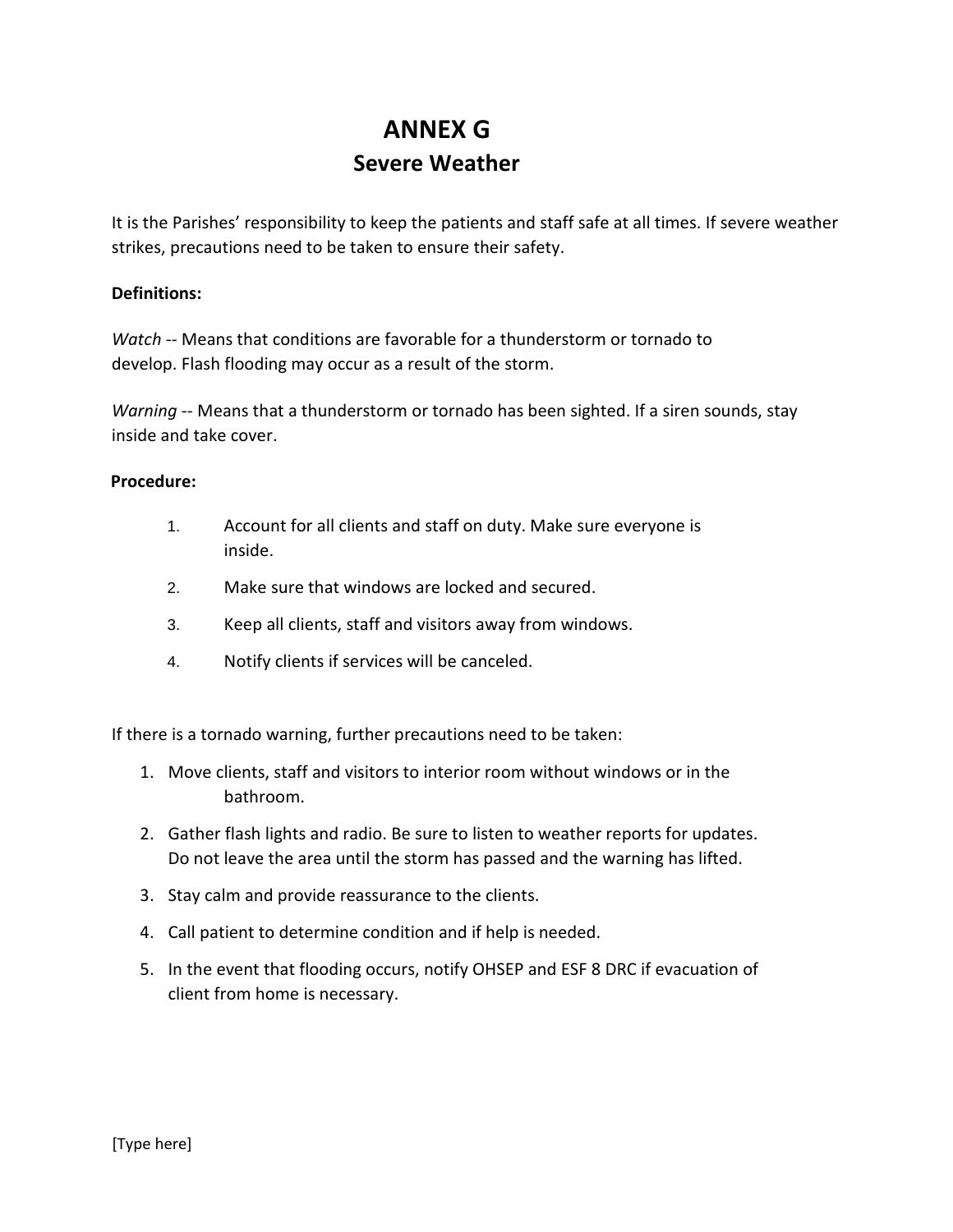# **ANNEX H**

# **Hurricane**

It is the community's responsibility to keep the residents and staff safe at all times. If a hurricane is approaching, precautions need to be taken to ensure their safety.

## **Definitions:**

*Watch* – Issued for a coastal area when there is a threat of hurricane conditions within 48 hours.

*Warning* – Issued when hurricane conditions are expected in the coastal area in 36 hours or less.

## **Procedure:**

- 1. Notify all clients and physicians that services will be suspended when a (Watch or Warning?) is issued.
- 2. Notify OHSEP and ESF 8 DRC if evacuation of clients from homes is necessary.
- 3. Provide staff with a call in number for re-opening of Center.
- 4. Provide Patients with a call in number to verify that services have resumed.
- 5. Notify ESF 8 DRC that services will resume on stated day and time.
- 6. If available, notify ESF 8 DRC that surge patients may be accepted.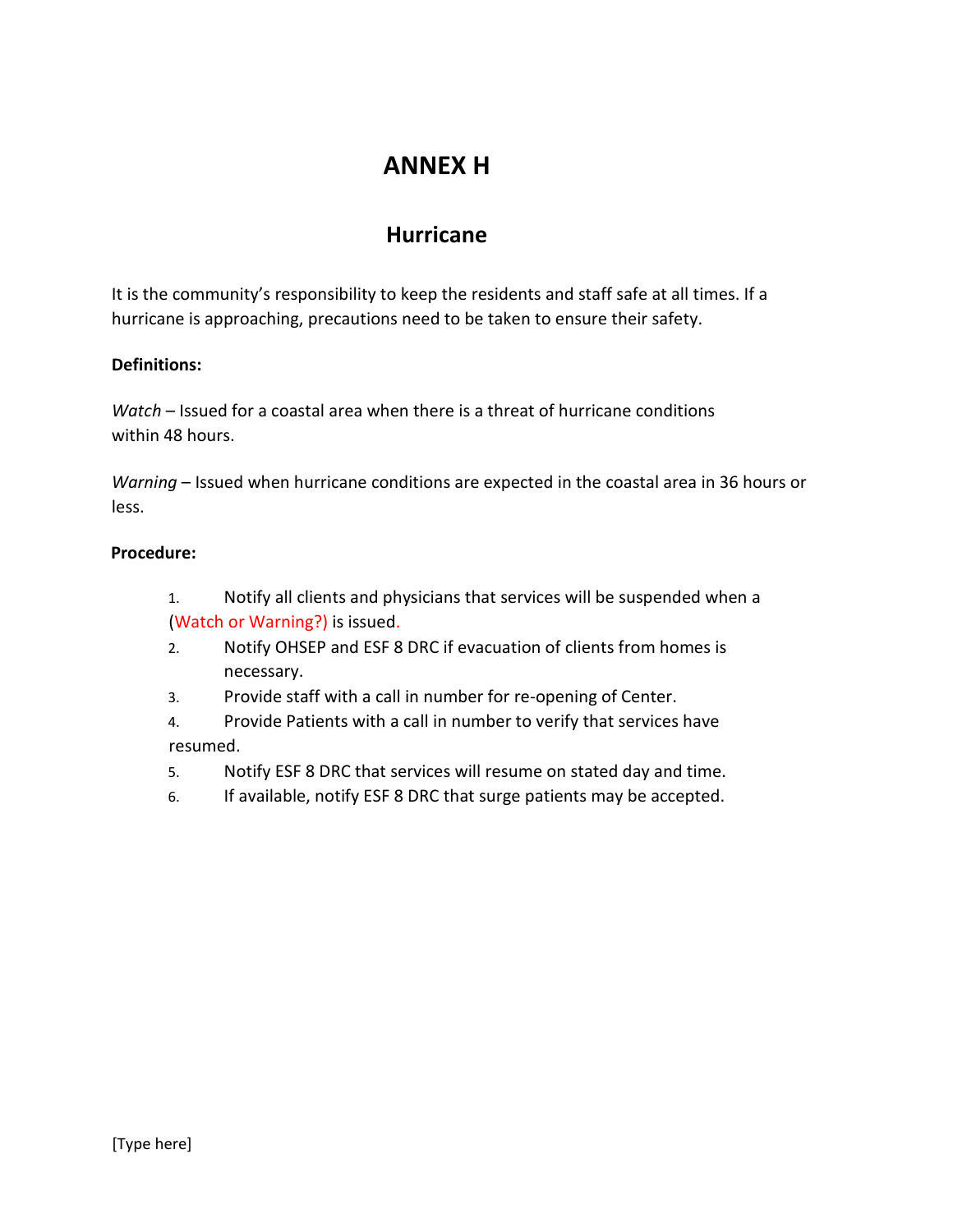# **ANNEX I**

# **Winter Storms**

The purpose of these winter storm safety precautions is to inform staff and patients of measures that should be taken during severe winter weather.

The following winter storm safety precautions have been established for all personnel to follow during blizzards, heavy snow, freezing rain, ice storms, or sleet.

## **Precautions:**

- 1. Contact all clients at start of event and during, if event lasts an extended time.
- 2. Notify OHSEP and ESF 8 DRC if evacuation of patient is necessary.
- 3. Notify clients if Center will be closed.
- 4. Keep posted on all area weather bulletins and relay to others.
- 5. Have portable radio available. Make sure extra batteries are available.
- 6. Be prepared for isolation due to impassable roads and bridges.
- 7. Travel only when necessary, and only during daylight hours. Never travel alone.
- 8. Avoid overexertion by doing only what is necessary. Cold weather strains the heart.
- 9. Provide staff with call in number for Center to re-open.
- 10. Tell clients to call "911" if emergency occurs during storm.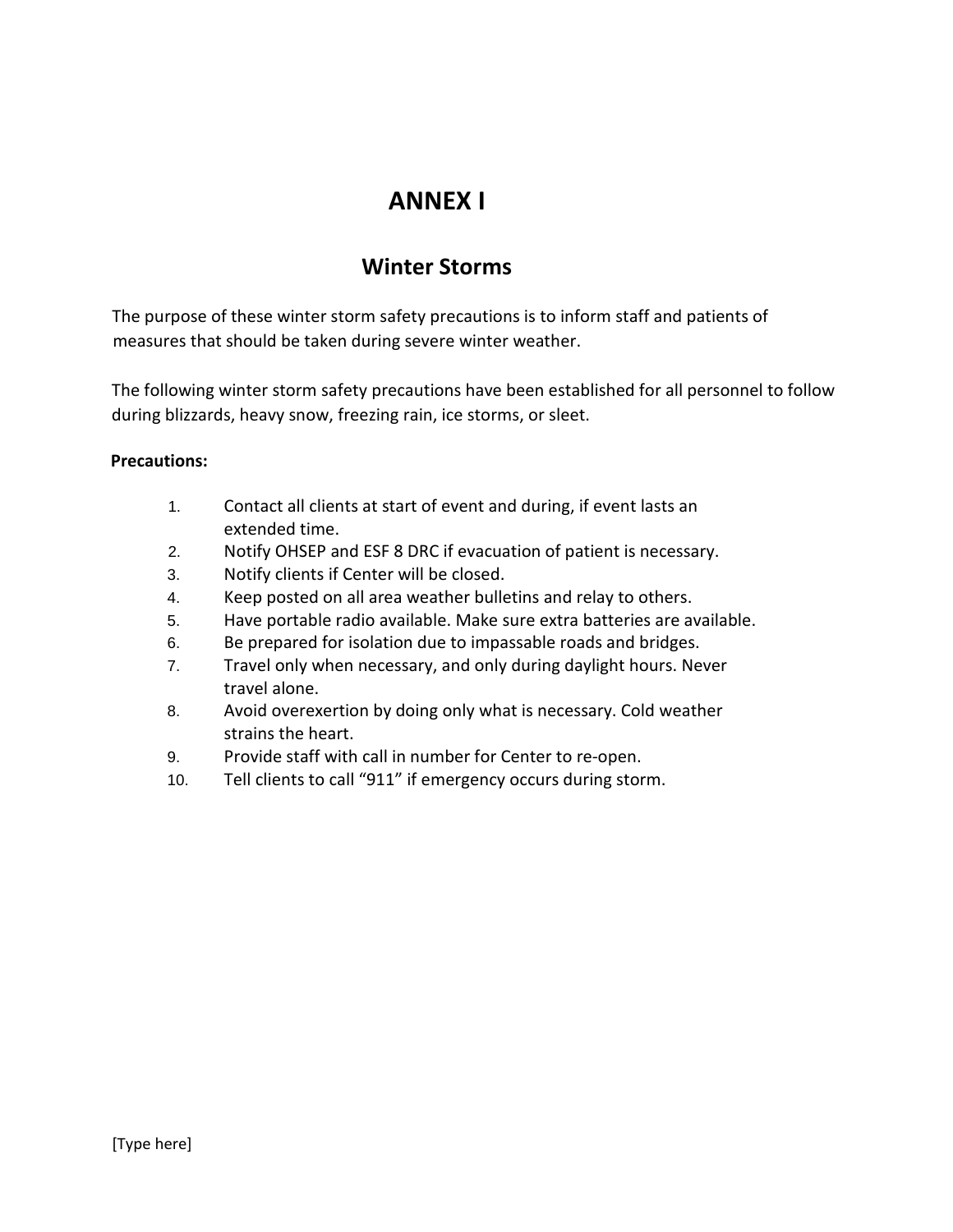# **ANNEX J**

# **External Hazmat Incident**

**Procedure:** The following actions may be taken in the event of an outdoor chemical spill/hazmat incident

- 1. Tune into the Emergency Broadcasting System on the radio or television for further information and guidance.
- 2. Take steps at the Facility to take steps to protect their environment.
- 3. Shut down outside intake ventilation.
- 4. Close all doors to the outside and close and lock all windows.
- 5. Turn off all heating systems.
- 6. Turn off all air conditioners and switch inlets to the "closed" position. Seal any gaps around window type air conditioners with tape and plastic sheeting, wax paper or aluminum wrap.
- 7. Turn off all exhaust fans in kitchens and bathrooms.
- 8. Close as many internal doors as possible in the building.
- 9. Use tape and plastic food wrapping, wax paper or aluminum wrap to cover and seal bathroom exhaust fan grills, range vents, dryer vents, and other openings to the outside.
- 10. If the gas or vapor is soluble or partially soluble in water, hold a wet cloth over your nose and mouth if gases start to bother you.
- 11. If an explosion is possible outdoors, close drapes, curtains or shades over windows. Stay away from external windows to prevent injury from flying glass.
- 12. Contact clients to check on condition if incident occurs outside normal Center hours.
- 13. Notify OHSEP if client needs to be evacuated from their home.

# **Parish officials will make a determination regarding possible evacuation of the Facility.**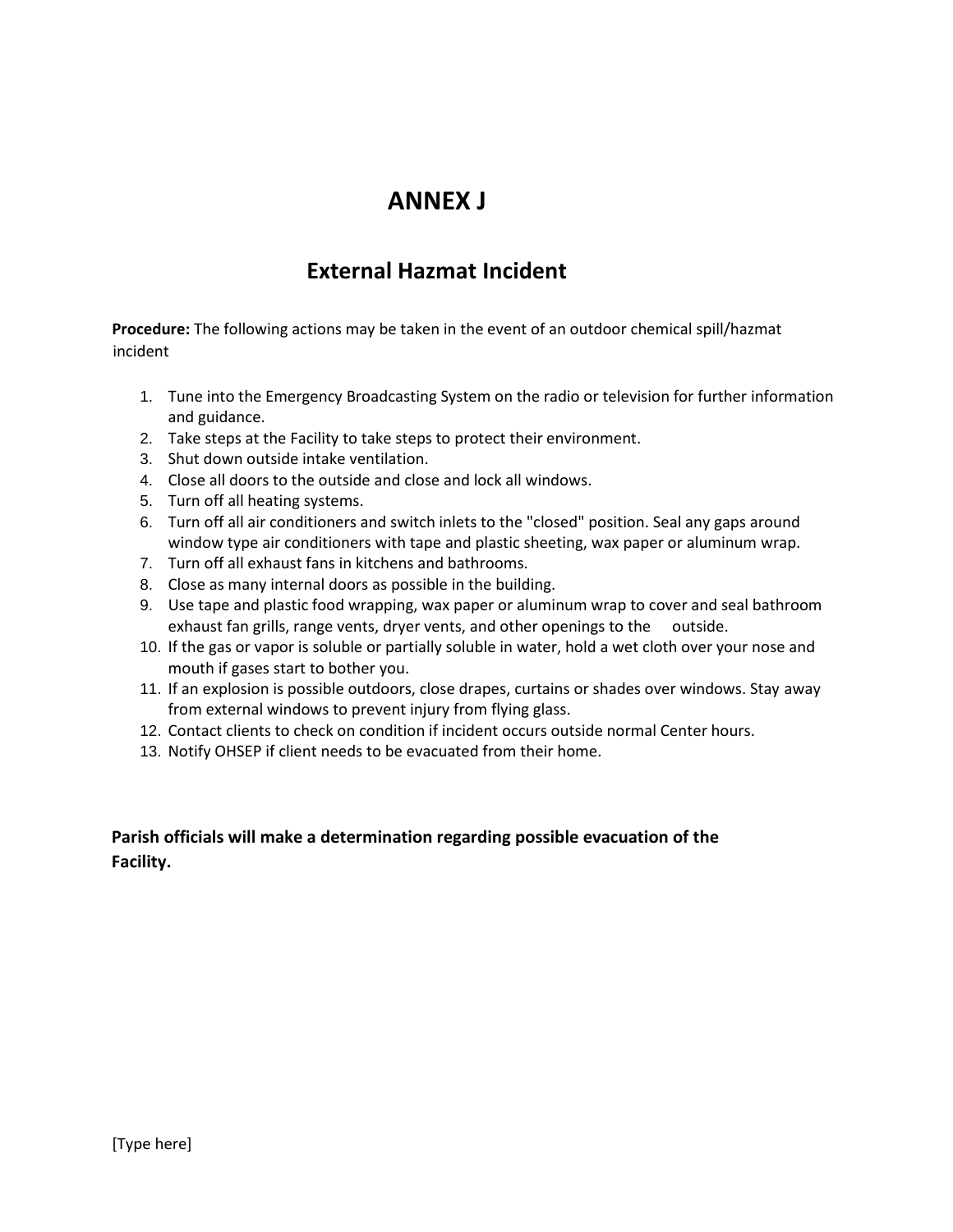# **ANNEX K**

# **Radiological Incident**

**Procedure:** The following is the procedure to be followed in the case of a radiological accident.

In the case of an accident at a nuclear power plant or other exposure, the local/state office of emergency services will use the following alert systems:

- **Emergency siren system**
- **Emergency scanner system**

The community will receive a notice from the Emergency Broadcast System on the radio and television.

- 1. Tune into the Emergency Broadcasting System on the radio or television for further information and guidance.
- 2. Stay inside of Facility.
- 3. Notify the patients that a radiological incident has occurred that may impact the Facility.
- 4. Keep posted on all incident bulletins and relay to others.
- 5. Take protective steps at the Center.
- 6. Shut down outside intake ventilation.
- 7. Close all doors to the outside and close and lock all windows.
- 8. Turn off all heating systems.
- 9. Turn off all air conditioners and switch inlets to the "closed" position. Seal any gaps around window type air conditioners with tape and plastic sheeting, wax paper or aluminum wrap.
- 10. Turn off all exhaust fans in kitchens and bathrooms.
- 11. Close as many internal doors as possible in the building/home.
- 12. Use tape and plastic food wrapping, wax paper or aluminum wrap to cover and seal bathroom exhaust fan grills, range vents, dryer vents, and other openings to the outside.
- 13. If the gas or vapor is soluble or partially soluble in water, hold a wet cloth over your nose and mouth if gases start to bother you. For a higher degree of protection, go into the bathroom, close the door and turn on the shower in a strong spray to wash the air.
- 14. If an explosion is possible outdoors, close drapes, curtains or shades over windows. Stay away from external windows to prevent injury from flying glass.
- 15. Contact all clients at start of event and during, if event lasts an extended time.
- 16. Notify clients that if evacuation is needed, one small bag is all that will be allowed. Refer them to evacuation checklist.
- 17. Notify OHSEP and ESF 8 DRC if evacuation of client is necessary.

# **Parish officials will make a determination regarding possible evacuation of residents.**